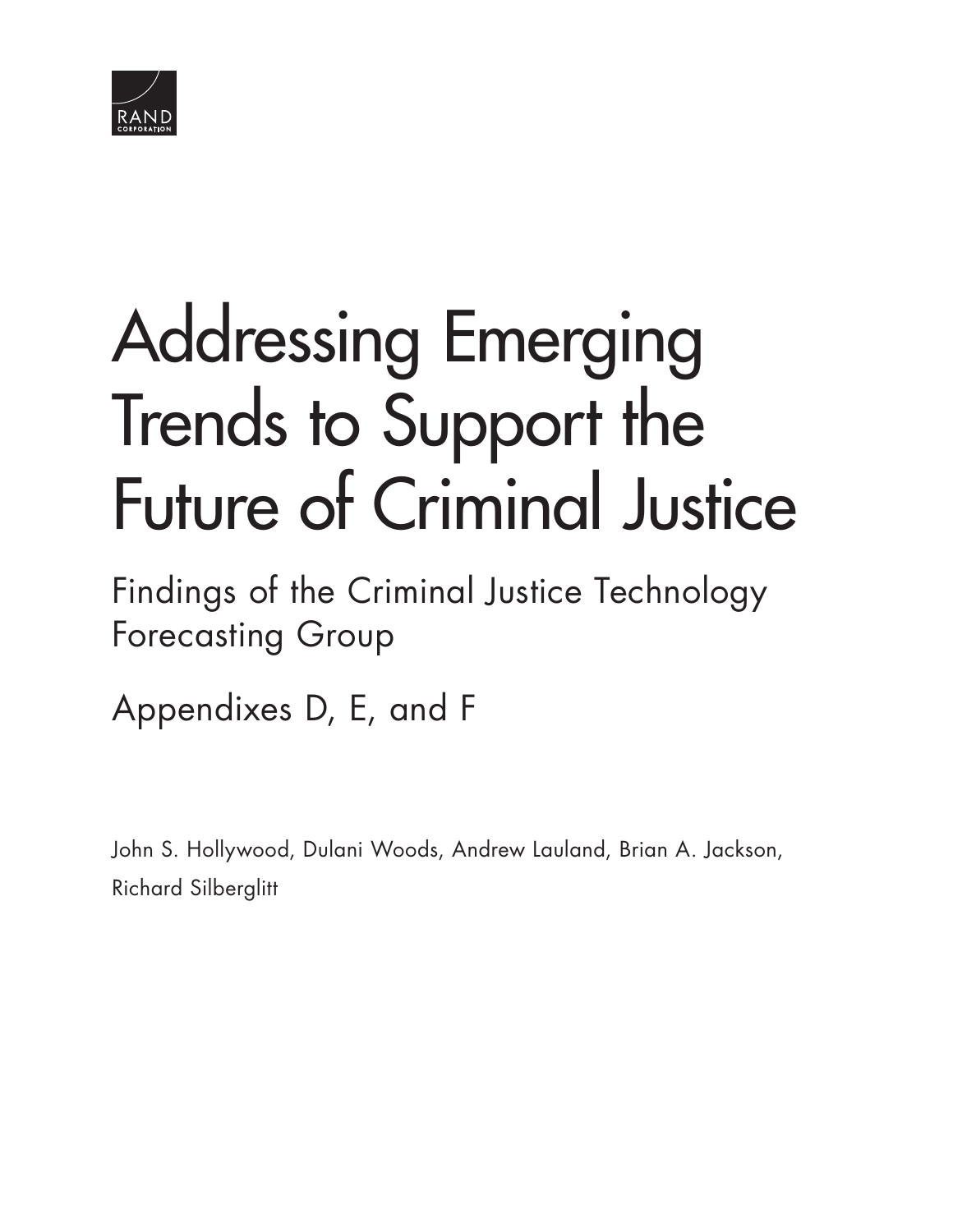For more information on this publication, visit [www.rand.org/t/RR1987](http://www.rand.org/t/RR1987)

Published by the RAND Corporation, Santa Monica, Calif. © Copyright 2018 RAND Corporation RAND<sup>®</sup> is a registered trademark.

#### Limited Print and Electronic Distribution Rights

This document and trademark(s) contained herein are protected by law. This representation of RAND intellectual property is provided for noncommercial use only. Unauthorized posting of this publication online is prohibited. Permission is given to duplicate this document for personal use only, as long as it is unaltered and complete. Permission is required from RAND to reproduce, or reuse in another form, any of its research documents for commercial use. For information on reprint and linking permissions, please visit [www.rand.org/pubs/permissions.](http://www.rand.org/pubs/permissions)

The RAND Corporation is a research organization that develops solutions to public policy challenges to help make communities throughout the world safer and more secure, healthier and more prosperous. RAND is nonprofit, nonpartisan, and committed to the public interest.

RAND's publications do not necessarily reflect the opinions of its research clients and sponsors.

Support RAND Make a tax-deductible charitable contribution at [www.rand.org/giving/contribute](http://www.rand.org/giving/contribute)

[www.rand.org](http://www.rand.org)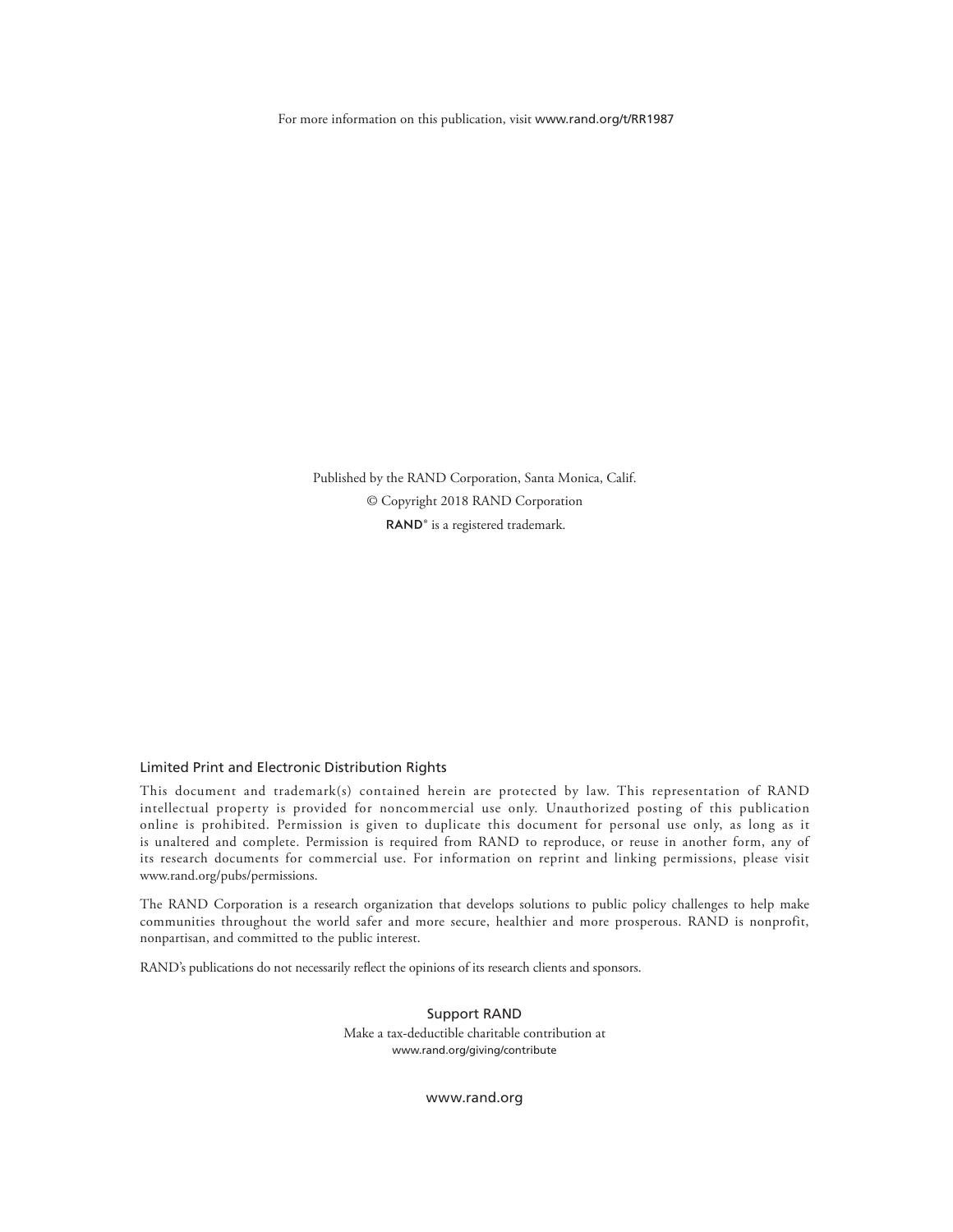# **The Criminal Justice Technology Forecasting Group's Discussions on Technological and Social Trends: Complete Notes and Mind Map**

#### **Discussion of Trends from CJTFG Meetings 1 Through 4**

In this appendix, we describe the CJTFG's discussions of themes, their constituent trends, and potential responses, going clockwise from the top right of Figure D.1 (starting with trends in the *lack of business cases and processes* theme).

First, however, we start with discussing a central narrative that reaches across several thematic clusters, shown by the red lines in Figure D.1.

#### **Opportunities in Information Technology Are Hampered by a Lack of Business Cases, Implementation Processes, and Security, Privacy, and Civil-Rights Knowledge**

The emerging storyline from CJTFG discussions is that many of the largest technology opportunities and challenges today involve IT ranging from data collection (including surveillance systems, such as cameras and LPRs) to data management (including cloud installations) to analytics for processing all of those data to new tools and devices (e.g., smartphones, tablets, future virtual-reality goggles) for making that information available to personnel at all levels. However, exploiting these opportunities faces substantial challenges. The first can be summarized as a lack of knowledge about how to use and acquire the new technologies efficiently and effectively, as shown by the links to the general lack of core business cases and processes. The second is a lack of knowledge of the security, privacy, and civil-rights protections needed to employ this new IT safely.

This same narrative extends to other themes as well. Getting to true, field-wide systems integration is, in part, an IT challenge that faces significant process, security, privacy, and civil-rights challenges. Technologies for safety and community relations right now are focused heavily on BWCs and other technologies for accountability, which raise security, privacy, and civil-rights issues. Finally, new technologies include strong IT components (i.e., the information generated by touch DNA and weapon-detection sensors)—but new and unintended consequences are especially prevalent along security, privacy, and civil-rights lines as a result, especially for surveillance-related technologies.

#### **A Lack of Business Cases and Business Processes for Technologies**

**Core business cases and use cases needed to inform criminal-justice technology investments are consistently lacking.** Panelists noted that a perpetual problem is letting technology and unrealistic expectations about it drive technology adoption, rather than considering what practitioners really need. *Panelists asked whether one can develop mechanisms to help assess practitioners' true requirements for new technologies, starting with business-value propositions and*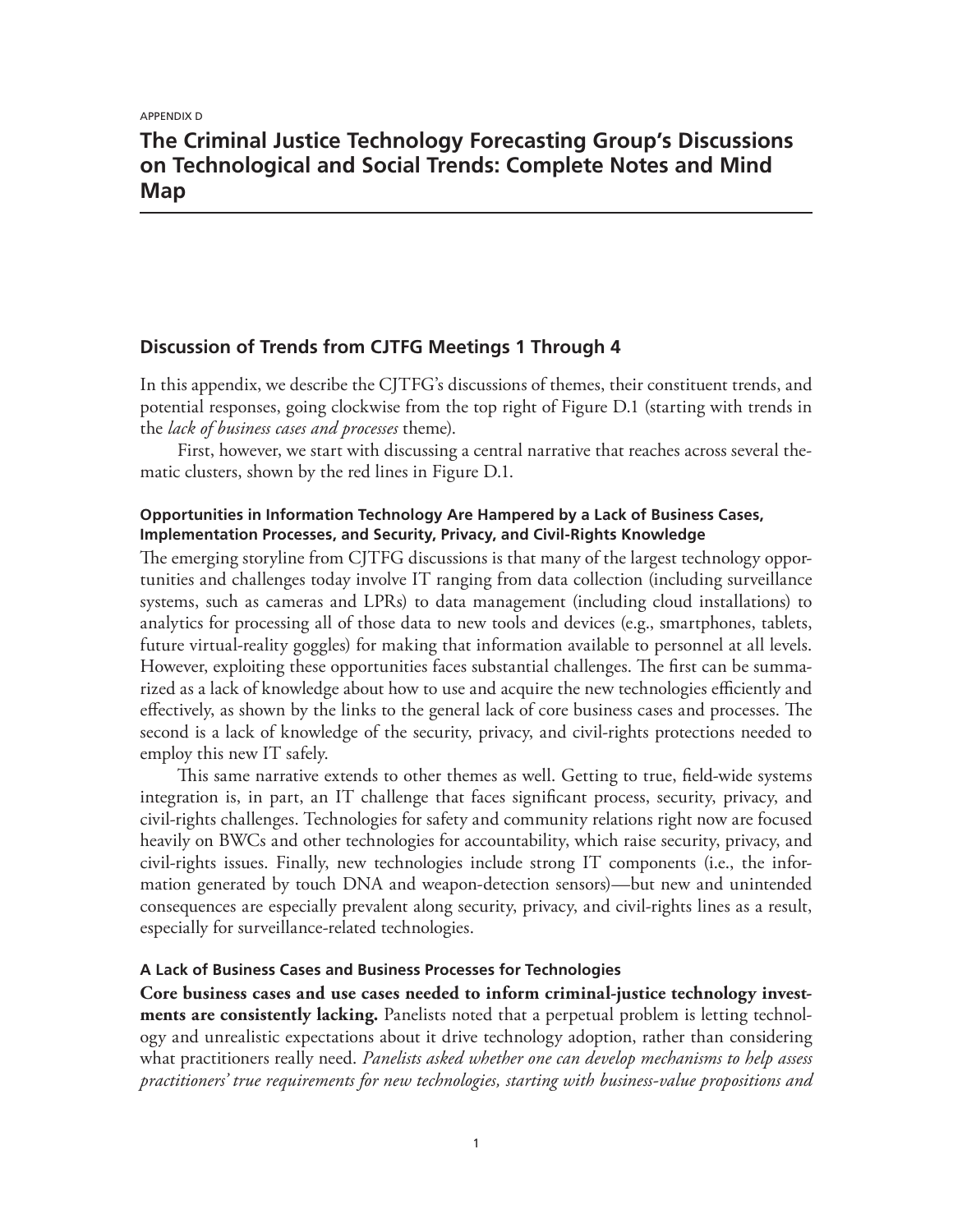

NOTE: Colored rectangles are themes. Outlined items are trends. A red flag indicates a most central trend. A yellow flag indicates a second-tier (central but not most central)trend.**RAND** *RR1987-D.1*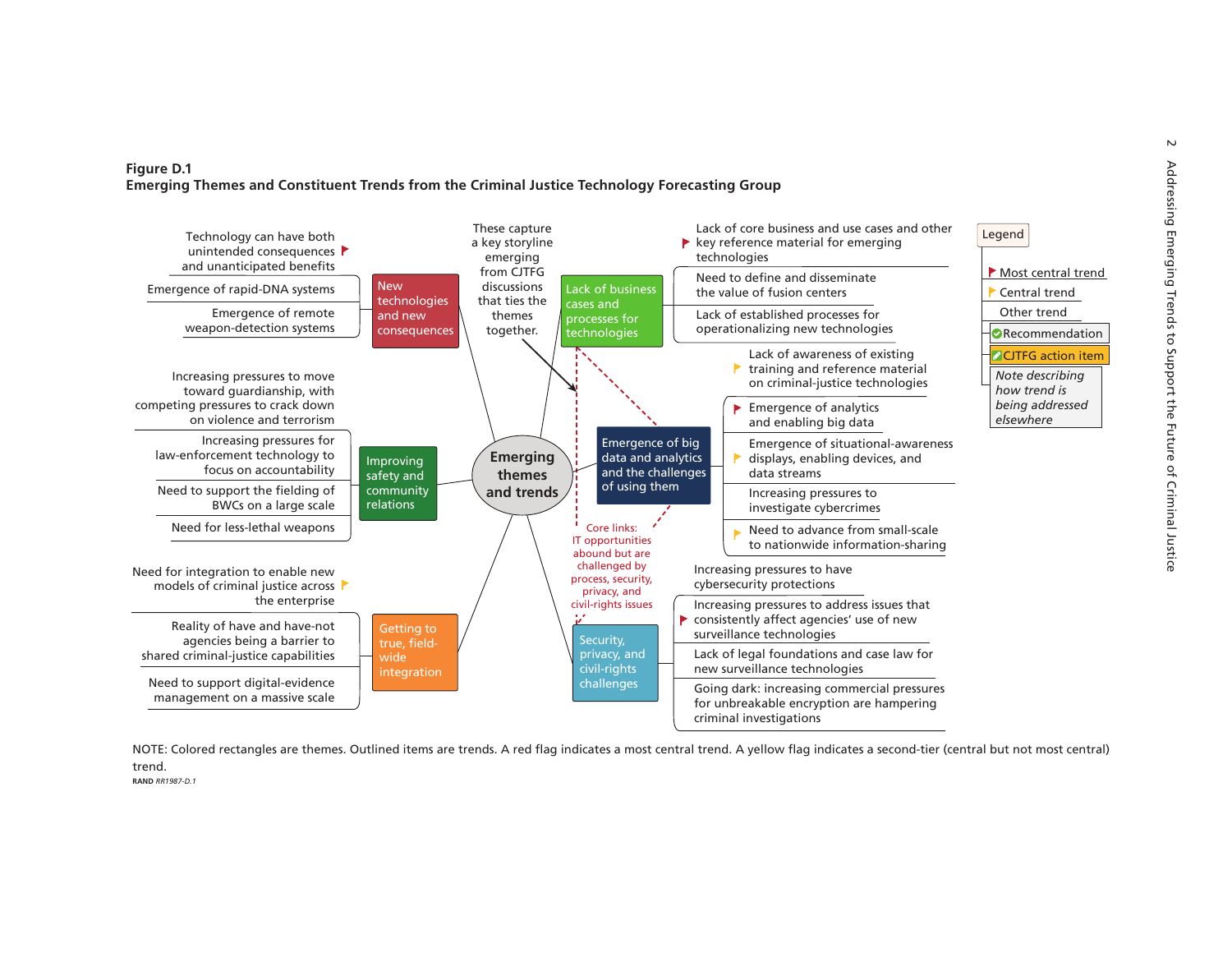*use cases*. This idea was discussed most notably with regard to information-sharing but applied to other technologies as well. These cases need to identify the operational value for specified technologies. If possible, the cases should include what benefits agencies can expect to get in terms of law-enforcement outcomes, with references to the supporting evidence.

The cases need to be specific, providing checklists for agencies on what to get and how to use it in order to get the expected benefits. In developing the core business cases, stakeholders both inside and outside of agencies need to be involved to get their buy-in.

These core cases are a key necessary condition to deal with the increasing civil-rights, privacy, and other policy challenges to technologies, especially those that can be labeled *surveillance*. Challenges have been most acute when technologies have been fielded without a thorough understanding of how they will be used.

As one example of a place in which business cases are especially in demand, **the value of fusion centers needs to be defined and disseminated across the range of political and community stakeholders**. Although there are clear successes, privacy groups remain wary of fusion centers, and the public has become increasingly concerned; meanwhile, fusion-center advocates have often been accused as a group of failing to demonstrate their value consistently to funders in Congress and to local law enforcement (U.S. Senate, Committee on Homeland Security and Government Affairs, Permanent Subcommittee on Investigations, 2012, is perhaps the best-known example). Panelists noted that individual fusion centers need to become known for providing a specific product or service that has real operational value. Fusion centers need more-open functions to support stakeholder involvement and auditing. Examples include going beyond being reactive (outside of "wait mode") and training others on analyses. Panelists noted that, typically, not much funding has been available for using fusion-center staff time and expertise to train others despite a substantial need. As an example, during the East Coast rapist cases (Zapotosky, 2013), the panel discussed, many participating agencies did not have the necessary experience to work with crime data to recognize a crime cluster and identify suspects.

• *Is a fusion center a location that can consistently train people to access and use key data for crime and counterterrorism analysis, especially for agencies that cannot afford professional crime analysts?*

Another major value-add of real-time crime centers and fusion centers was described as being able to query lots of databases and combine the results into a useful product for the field quickly. As an example, panelists mentioned that, in Chicago, the major role of the city's fusion center is to support the immediate investigation by querying databases following shootings.

**Established business processes for operationalizing new technologies are lacking.**  Successfully leveraging new technology is (at least) as much about changing business processes as it is about anything else. Although the group is nominally titled "technology forecasting," the group described a rich vein of governance, business-process reengineering, standardization, and silo-breaking that must be addressed. These findings are unsurprising. Regardless of the specific topic of discussion, traditional problems and concerns (such as governance, work flows, and improving or developing interagency relationships) routinely surfaced. There is an underlying layer of often very difficult issues that are either entrenched (e.g., lack of communication and trust between agencies) or are agnostic to the specific change in technology (e.g., institutional resistance to change).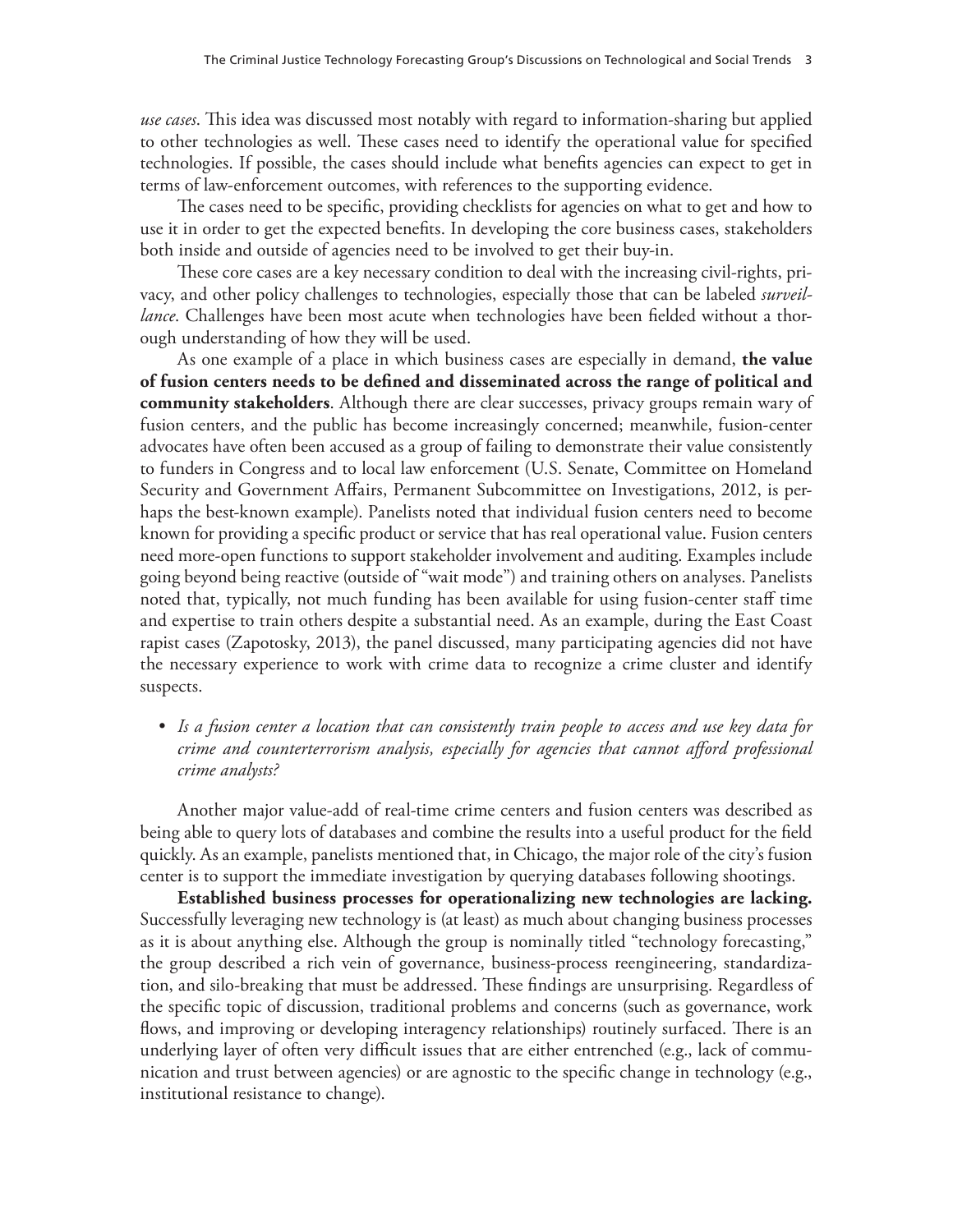Core business cases are an important necessary but far from sufficient component of larger operationalization processes. Panelists noted common challenges with technology implementation that are emerging, combined with requirements for dealing with them, including cost assessments, requirement management, governance mechanisms, and security, privacy, and civil-rights protections. Panelists asked whether *they could develop approaches to identify common requirements and best practices for implementing model emerging technologies.*

#### **Emergence of Big Data and Analytics and Challenges Using Them**

**Awareness of existing training and reference material on criminal-justice technologies is**  lacking. The panel discussed numerous examples of many resources and trainings out there, including federally sponsored and association-sponsored material, but that are not widely known outside of a specific community. We also discussed that many resources are difficult to locate and understand, especially for newcomers to a specific technology. Examples specifically included information-sharing (with lack of awareness of how to share information being a barrier to nationwide information-sharing) and cybersecurity and cybercrime training and references. Panelists asked three questions:

- *Can we improve the marketing and dissemination of technology resources?*
- *Can we improve the organization and presentation of on-site materials?*
- *Can we improve the coordination across sites and resources?*

**The emergence of analytics and big data offers substantial opportunities for criminal justice but also substantial barriers and risks to implementing them.** It is worth noting that analytics and big data were the trend receiving the most discussion at the third CJTFG meeting. There is a range of potential applications, including predictive policing to identify locations, times, and people at increased risk of crime; risk-based bail, sentencing, and earlyrelease decision support; and risk assessments to identify those on community supervision who are at higher (or lower) risk of reoffending. Panelists noted, for example, that a smart integration of technology, data, analytics, and good, community-based practices could provide a key example of what good policing looks like. Panelists also discussed the idea of integrating criminal-justice interventions with other, social-service interventions to generate holistic effects that would better protect communities and reduce individuals' risk. Examples included parenting improvement interventions, substance abuse treatment, and mental-health interventions. Panelists asked three questions:

- *What are the specific purposes (core business and use cases) for analytics needed for "good criminal-justice practice" that we want to put forward?*
- *What are the specific social interventions that should be integrated with criminal-justice activities to achieve the holistic effects?*
- *What are the best approaches and best practices for applications and corresponding interventions? Here,* best *is measured in terms of improving criminal-justice outcomes, community buy-in, and addressing privacy and civil-rights concerns.*

However, there is a great deal of variation in what is being done, with little consensus on what "good policing" driven by analytics and data is, much less what best practices are. (This is a specific example of the larger lack of core business cases for technology, discussed previously.)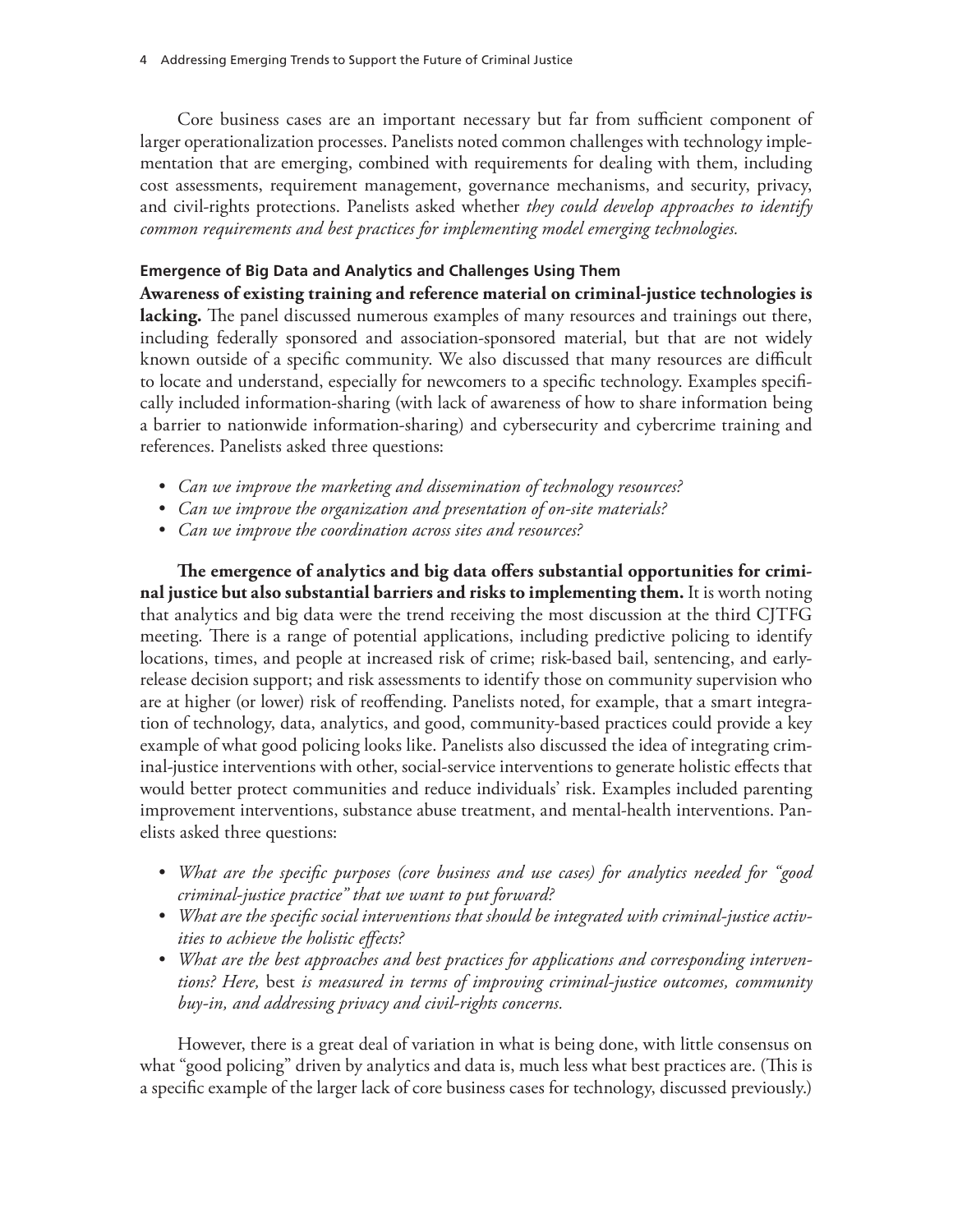Further, there are consistent concerns related to privacy, civil rights, and community buy-in when employing analytics and big data for criminal-justice applications. It does appear that preventive interventions on those labeled *high risk* are much more acceptable than punitive interventions, but much research needs to be done. Panelists asked four questions:

- *What are standards and approaches for ensuring that predictive policing and risk instruments do not contain biases, privacy violations, or security risks?*
- *What are the best approaches to involving the full range of stakeholders in design and oversight?*
- *How do we avoid slippery slopes of ever more surveillance data being used in analytics with less and less operational value?*
- *What are real use cases and mechanisms for using social media in ways that have both substantial operational and policy value?*

Panelists also noted substantial barriers to being able to use data and analytics for criminaljustice purposes. First, panelists noted a general lack of knowledge of crime analysis (an example of the general lack of technological knowledge, discussed earlier) and its value in general (both traditional and newer, computer-assisted forms) and cultural resistance toward computerized, quantitative decision support. Panelists noted that some very good explanatory papers and training sessions are out there (from the Vera Institute of Justice, Matthies and Chiu, 2014, and from some of the fusion centers), but dissemination to date has been limited. They noted Detroit, Michigan, and potentially Flint, Michigan, as examples of jurisdictions with agencies largely sold on crime analytics and its potential value. From a resource perspective, it currently requires substantial investments to set up and staff dedicated to analytics capabilities. Agencies also have to make substantial investments in the technology (tools and data management) and building up the necessary technical expertise. Panelists noted a perceived lack of analytics tools that are free (or very inexpensive) and easy to set up and use; they also noted that there are some legacy concerns about the security of open-source systems. Further, panelists noted that, even for agencies aware of free tools, training to use those tools and integrating them with existing systems are not. Getting and formatting the data needed are another major challenge, perhaps much larger than using the tools themselves. Panelists asked four questions:

- *Can we develop models to train and develop officers who can do part-time crime analysis, as opposed to traditional requirements for full-time, entirely technical analysts?*
- *Can we develop on-demand or outsourcing virtual models of crime analysis?*
- *Can we leverage new, open-source cloud and information integration tools, starting with basic crime mapping for both police and the public, to provide a simple-to-use environment (multistandard and multijurisdiction) that can provide many of the key crime-analysis outputs very easily?* This capability might combine N-DEx (FBI, undated [a]), LInX (Northrop Grumman, undated), and COPLINK (IBM, undated), with major NIBRS incident reports being the major input. This approach has the compounding advantage of incentivizing agencies to adopt NIBRS reporting. The capability could be built as a mash-up of existing core open-source tools, including the statistical system R (R Foundation, undated), OpenStreetMap (OpenStreetMap, undated), and the high-level general programming language Python (Python Software Foundation, undated). On this topic, panelists asked whether, *as an alternative to a federal crime-analysis capability, they could fund development*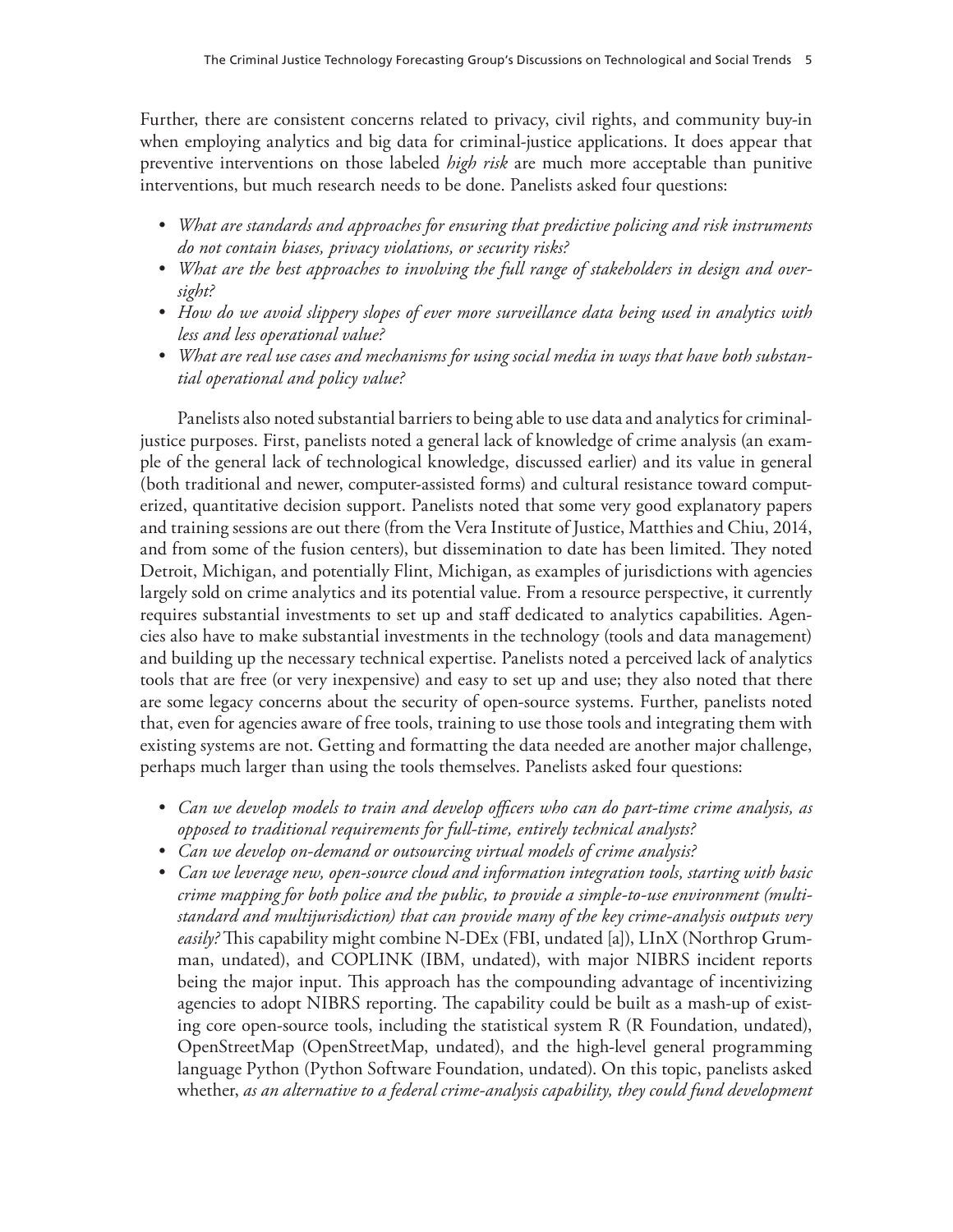*of common business and technical requirements for crime analysis, under the hypothesis that vendors would come forward to satisfy well-written requirements.*

For agencies that do have analytics capabilities, panelists expressed concerns about duplication of effort, with agencies potentially having multiple analytics functions and analysts, each potentially with their own isolated data sets, and a larger lack of sharing and normalizing data. Here, panelists asked two questions:

- *Is it possible to use increasing political and public demands for data, as well as grant conditions, to drive vendor adaptation of National Information Exchange Model (NIEM), relevant Information Exchange Package Documentation, and so on?*
- *Can we ensure that NIEM includes crime-analysis standards?* It should be possible to reach out to the NIEM Justice domain, NIEM Business Architecture Committee, and IJIS Springboard, with the latter running compliance testing (IJIS Institute, undated).

**The emergence of situational-awareness displays, along with enabling devices and data streams, similarly offers substantial opportunities for criminal justice but also substantial barriers and risks to implementing them.** Indeed, panelists noted that predictivepolicing vendors, for example, are increasingly selling situational-awareness systems that provide near-real-time monitoring and analysis of incoming incidents, with the "predictions" constituting just a single layer of the larger awareness displays. Panelists noted that the field is seeing novel form factors for display devices beyond smartphones and tablets, including improved display eyeglasses and improved voice-activated systems. Beyond the devices themselves is the software needed to do real-time monitoring and analysis of data that the devices are generating. Panelists also discussed leveraging new technologies to assist officers with filling out reports (autopopulating fields, for example), to save time and reduce error.

Panelists also noted that they expected agencies to heavily leverage upcoming commercial devices for officers in the field, much as they leverage commercial smartphones and tablets now. In addition to providing devices, panelists wondered, could commercial equipment mitigate certain interoperability and standard problems by default (note the need to migrate to nationwide data sharing below)? Certain communication and data standards would be used by default simply because most of industry uses them. On this, panelists asked three questions:

- *Leveraging improvements in voice-activated commercial devices, can we develop "Ask Siri" (iPhone) or "Ask Alexa" ("Amazon Echo," undated) for police officers?*
- *Can we develop automated or voice-directed reporting tools as well?*
- *Can future commercial equipment mitigate ongoing standard problems by default?*

Panelists also discussed displays and supporting data analysis for operations centers and command posts. They discussed two potential applications: real-time monitoring of the stress levels of voice communications (both into 911 call centers and over in-field networks) and realtime monitoring and control of video feeds. Panelists asked two questions about this:

- *Can analytics be used to do voice stress and attitude analytics beyond BWCs to 911 call centers?*
- *What would the command display for groups of BWCs and related sensors look like?*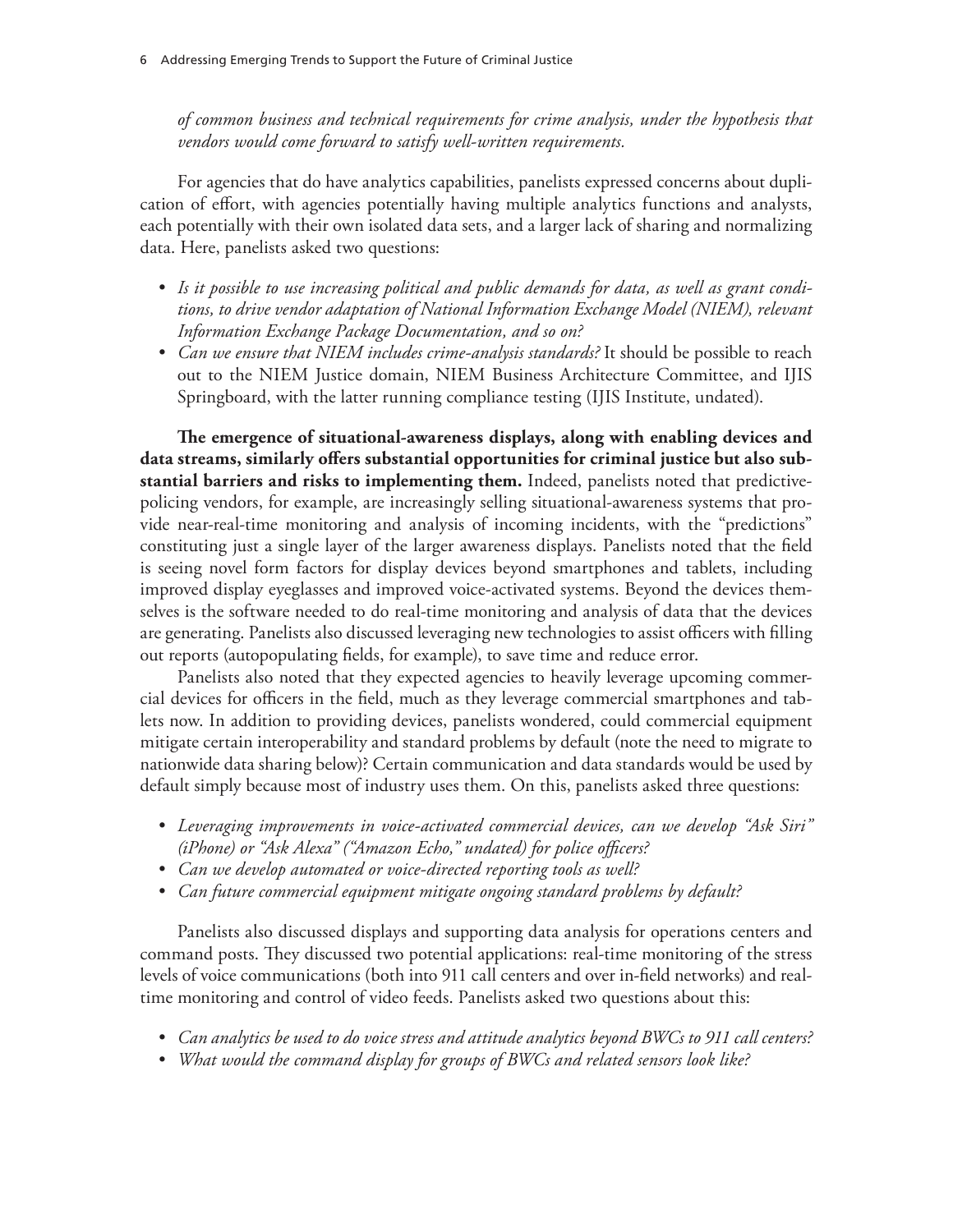For the former, the thought was that such real-time analytics could alert agencies to situations to which they most need to pay attention. For the latter, panelists asked whether such displays might look something like out of the movie *Aliens* (1986), which shows banks of camera feeds plus officers' health telemetry information. An alternative model would be the app Periscope (Periscope, undated), which shows mostly live video feeds on a map, with some additional indicators for the feeds at which one should look right now because they are actively broadcasting.

Panelists noted two major types of risks with situational-awareness feeds. The first had to do with human factors, including the physical burden of carrying too many devices and the cognitive burden of being overloaded with too much information. Here, panelists asked three questions:

- *Can these data and awareness displays be extended to decision agents that inform officers on how they should make tactical decisions?*
- *How do we avoid information overload and preserve physical space for pieces of equipment?*
- *How do we integrate officers' systems and software so that they need to carry only one device rather than many?*

The second had to do with the communication and IT resources needed to share, process, and integrate all the data being generated to populate situational-awareness devices. Panelists noted a lack of capabilities and resources to integrate all the different systems that might be used in the field. Panelists also asked how data coming off in-field devices could be integrated into court systems; court systems have their own specific data schemes. On this subject, panelists asked two questions:

- *The physical infrastructure to handle all of those data likely far outstrips existing wireless capabilities. Can we obtain the bandwidth and have it be affordable?*
- *How do we integrate device data with courts, given that new court systems have their own proprietary data?*

**There are needs to advance from small-scale to nationwide information-sharing.**  Substantial progress on information-sharing has been made. As a recent example, panelists noted seeing increasing migration to regionalization, shared services, and cloud models for record-management systems, CAD systems, and other key data systems, which contribute to both interoperability (multiple agencies use the same services) and affordability. Here, panelists had one question: *What guidance should be provided for agencies on migration to regionalization, shared services, and cloud approaches for key IT?*

However, panelists expressed concerns about making only limited progress on informationsharing after decades of effort. They expressed concerns about repeatedly hearing the same problems with achieving information-sharing, including government, policy, cultural, and other barriers, along with the same generic solutions ("calls for better leadership"). They noted that there have been many pilots, experiments, summits, and so on, but there has only been limited progress outside of small-scale interagency sharing and a few nationwide systems and initiatives.

Panelists noted that it continues to be difficult to get people in the same room to share information because of a combination of inertia and unwillingness to share for a variety of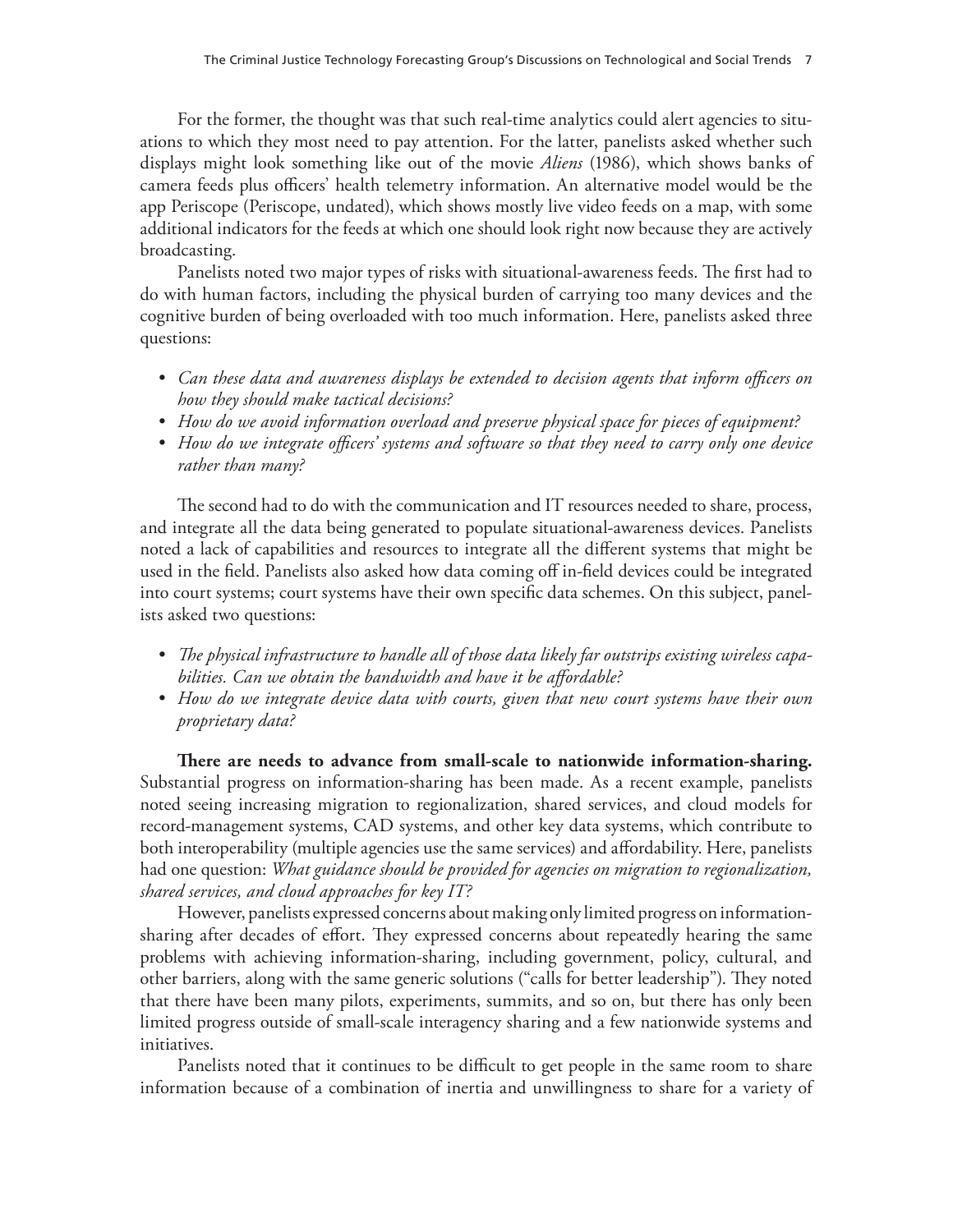reasons. The lack of disseminated use cases describing the value of shared information and awareness of how to share are two contributing factors. As an example, discussion specifically on law-enforcement information-sharing noted that sharing among agencies remains a problem; sharing law-enforcement information outside the law-enforcement community is even more problematic. There is a need to demonstrate to law enforcement that the risk of sharing information is not as high as the law-enforcement community generally believes. It is clear that, in general, the law-enforcement community is reluctant to share with others, regardless of whether this attitude is acknowledged. This has an adversely limiting effect on the opportunity to appropriately and legally leverage data in ways that would ultimately return value to the originating agency. On this subject, panelists had two questions:

- *What can be done to change the culture to support the sharing of information needed for criminal-justice purposes?*
- *Can the culture and dialogue be changed to support presumptive data sharing (i.e., from needing to justify reasons to share data to one of needing to validate exceptions to the presumption (or replacing "need to know" with "right to know" as the default presumption)?*

### **Security, Privacy, and Civil-Rights Challenges from New Technologies**

**Pressure to have cybersecurity protections is increasing,** and closely related is the fact that **pressure to conduct cybercrime investigations is increasing**. The CJTFG devoted substantial time to cybersecurity in its meetings. On the positive side, it was reported at the CJTFG meetings that there was

- more federal funding for the Multi-State Information Sharing and Analysis Center (see Center for Internet Security, undated)
- increased FBI support for states' cyber investigations
- the creation of a new NIEM cyber domain on cyberthreat and risk modeling (NIEM, undated)
- more progress on the Global Federated Identity and Privilege Management architecture (Justice Information Sharing, undated)
- the holding of a summit on identity, credential, and access management, which supports getting a single sign-on to secure systems, that led to a report recommending principles and actions to develop a future strategy for identity, credential, and access management (McEwen, 2015)
- the establishment of small-scale pilot efforts to help agencies improve their cybersecurity efforts
- the launch of the BJA-sponsored Law Enforcement Cyber Center, which provides numerous resources to help agencies build and enhance cyber prevention, investigation, prosecution, and response policies and protocols (Law Enforcement Cyber Center, undated [a]). The center's strategy is to provide basic information and strategies to chiefs, then have them reach out to county and vendor providers. There is also an increasing availability of training and reference material, in general. That said, dissemination of cybersecurity and cybercrime material is a major challenge. On this issue, panelists had two questions:
	- *What are ways to improve cybersecurity dissemination and training, both over the near term, for the IACP Cyber Center and related initiatives, and over the longer term?*
	- *Where are additional resources about which we need to know now?*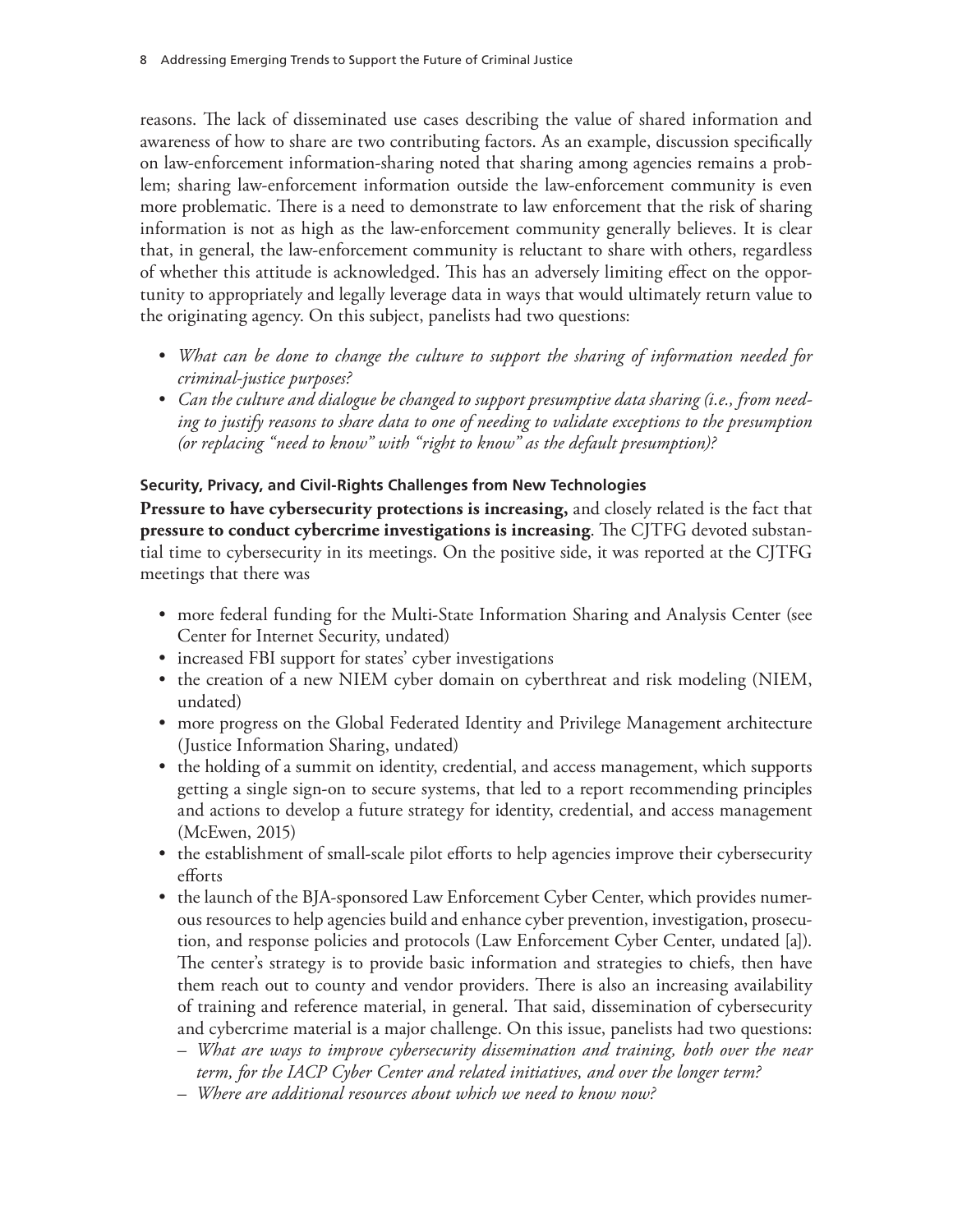- a rise of promising cybertechnologies and practices, including shared-service and cloud security models, as well as offensive, counterhacking strategies. Panelists had two questions about this:
	- *Migration to hack-back or offensive attacks as best-practice defensive mitigations—what does that mean? How do we train on it?*
	- *What additional information needs to be provided on regionalization, shared services, and cloud security?*

On the negative side, panelists noted the following:

- In general, there is a need to frame the cybersecurity discussion and, likely, to break it into several different discussions more reflective of what is truly at issue. There appears to be broad agreement that cybersecurity is important but little actual agreement on what the term means or entails, other than that it covers a wide range of issues. CJTFG discussions, for example, ranged from security of new systems to defining cybercrimes to staffing and resources. The lack of focus in cyber discussions leads to limited progress. Panelists here asked whether they could *establish a finite set of lanes and frames to focus cyber discussions and subsequent efforts, including unanswered questions.*
- There is no unity of effort on cyber efforts. A 2014 flyer said to report cyberattacks to eight different places, for example, with those eight seen as far from a complete list. (That said, substantial effort in this area is in progress—notably, because of the core cyberthreat sharing portal being established by DHS as part of the Cybersecurity Information Sharing Act (CISA) (Public Law 114-113, 2015). The Law Enforcement Cyber Center's web page on incident reporting (Law Enforcement Cyber Center, undated [b]) now guides the respondent to report to one of five portals depending on whether the respondent is a law-enforcement agency, private organization, or individual, as well as urgency of need).
- As noted, many cyber efforts to date are pilot initiatives on a very small scale; others are useful only if an agency has computer security personnel.
- Developers often do not include sufficient security for their products; security has to be added on at a later stage by agency personnel or via third-party products.
- There is a lack of knowledgeable people on cyber in general, which is especially acute for criminal-justice agencies ("can't afford them, and when we do get some they tend to leave quickly" was one theme of discussion).
- Data on cyberattacks and crimes are lacking. Panelists noted that there could be billions in fraudulent social-service payments as a result of successful cyberattacks, but the lack of systematically collected, quality data means that we do not really know. There is no consistent nationwide tracking and reporting system for cyberattacks and crimes, not even having consistent definitions and metrics (how we compute damages in the event of a cyberattack), much less, for example, cyberincident codes in NIBRS (FBI, undated [b]). Different agencies collect small pieces of cyberdata at most. Panelists asked two questions:
	- *What needs to be done to provide such a system?*
	- *Will the new CISA portal, DHS's Automated Indicator Sharing (U.S. Computer Emergency Readiness Team [US-CERT], undated), fill this role, at least partially?*
- In general, there is a need to overcome both denial of the threat and a sense that nothing can be done. Panelists asked two questions:
	- *What are promising approaches for overcoming cultural barriers?*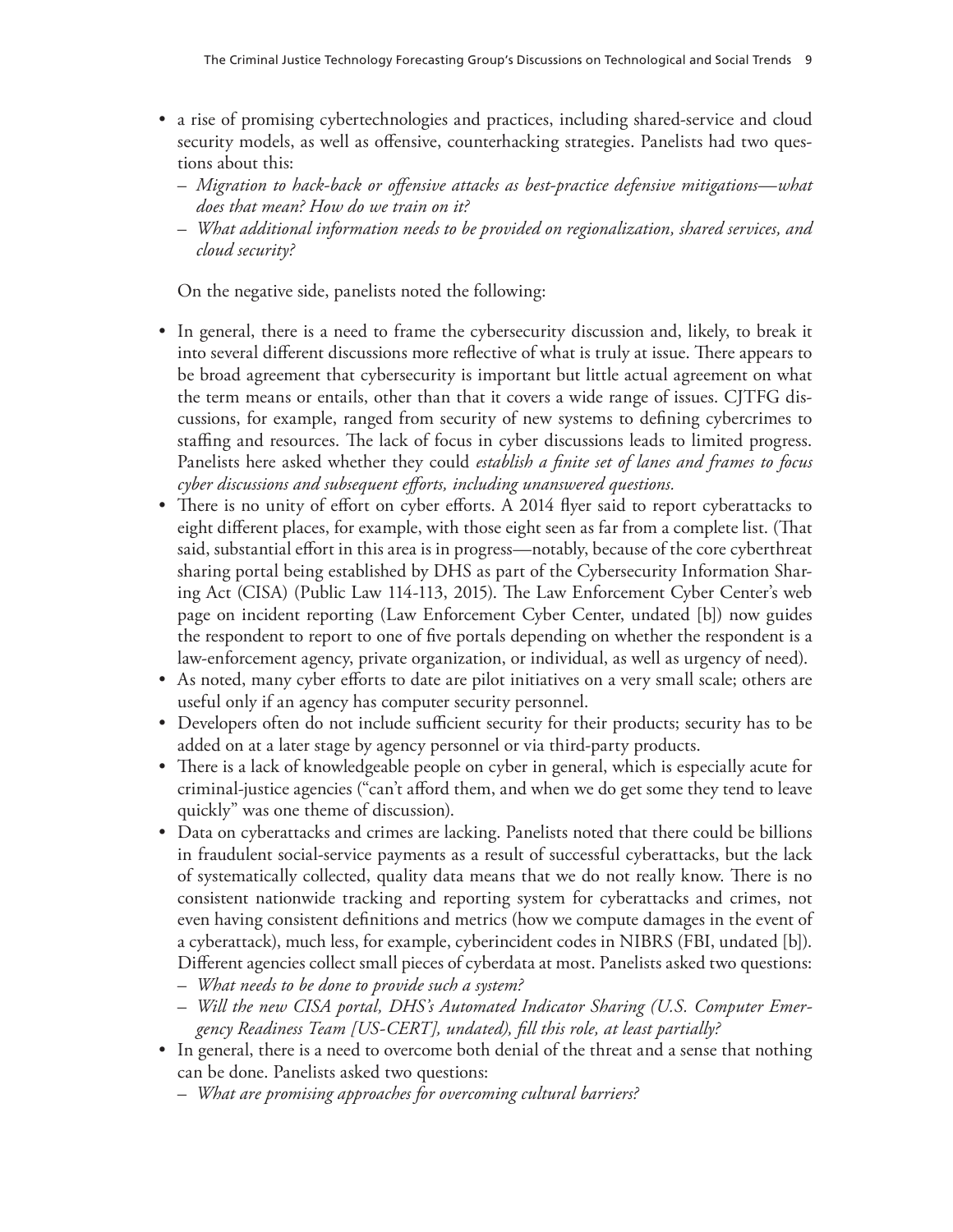- *What are the compelling business and actual cases to get agencies to focus on cybersecurity?*
- About a different form of security, group members raised concerns that new wearable devices (e.g., smart watches) could kick off a new wave of robberies.
- Specifically on cybercrime, there is a lack of tools, procedures, and knowledge of existing resources to deal with this threat. Panelists identified three needs:
	- compelling business cases (including actual cases) to get agencies interested in cybercrimes
	- to provide and disseminate educational materials and training on how to investigate cybercrimes, for both law enforcement and prosecutors
	- more insight on how to build solicitations and funding opportunities, given existing resources (mostly technical) already out there.

**Pressure is increasing to address issues that consistently affect agencies' use of emerging surveillance technologies.** Discussions of new technology (such as BWCs) will probably ultimately be less about the technology than about the standard operating procedures, law, policy, ethics, and other rules that should surround it. The CJTFG's discussion in meeting 2 about recent experiences by jurisdictions that have implemented BWCs are likely in no way novel to BWCs or to any single jurisdiction. Inevitably, implementation of new technology—particularly technologies that allow access to information that might not have previously been available—will create a long tail of related policy, legal, and ethical issues that are potentially far more difficult to solve than the technology itself is to implement.

Thus, a family of related challenges to using technology is emerging, not just for BWCs but for any technology with a surveillance aspect. These currently include automated LPRs, cell site simulators, touch DNA systems, field DNA-collection systems, facial recognition, health telemetry sensors, vehicle telemetry tracking, persistent IoT sensors, and social-media monitoring and analytics used by criminal-justice agencies. This list likely is far from complete. Specific technologies identified right now as raising the most concerns include cell site simulators, LPRs, and BWCs. Panelists asked whether they could *characterize which technologies are likely to be widely disseminated, as well as which ones will substantially affect practice, thus triggering this family of related challenges.*

The common challenges involved with surveillance-technology implementation include demands for, and disputes over, specific use cases for the technologies, information-assurance policies (note the link to increasing pressures for cyber protections, discussed below), usage policies, and community and external expert participation and oversight. Panelists asked whether they could *identify common requirements and best practices for implementing surveillance technologies.* This includes asking what they can learn from current efforts, such as IACP's Technology Policy Framework efforts (IACP, 2014).

Note that these can be seen as special case subsets of the general need to improve and standardize requirements and other business processes for fielding new technologies, discussed previously.

Another, somewhat competing aspect of dealing with the emerging surveillance technologies relates to public expectations. Panelists noted that the public expects commercial and TV show levels of performance resulting from new technologies: "Why couldn't you see the criminal commit the shooting, track him, and verify his identity over the satellite? I saw it on TV!" Panelists asked whether any standard approaches exist *for dealing with unrealistic expecta-*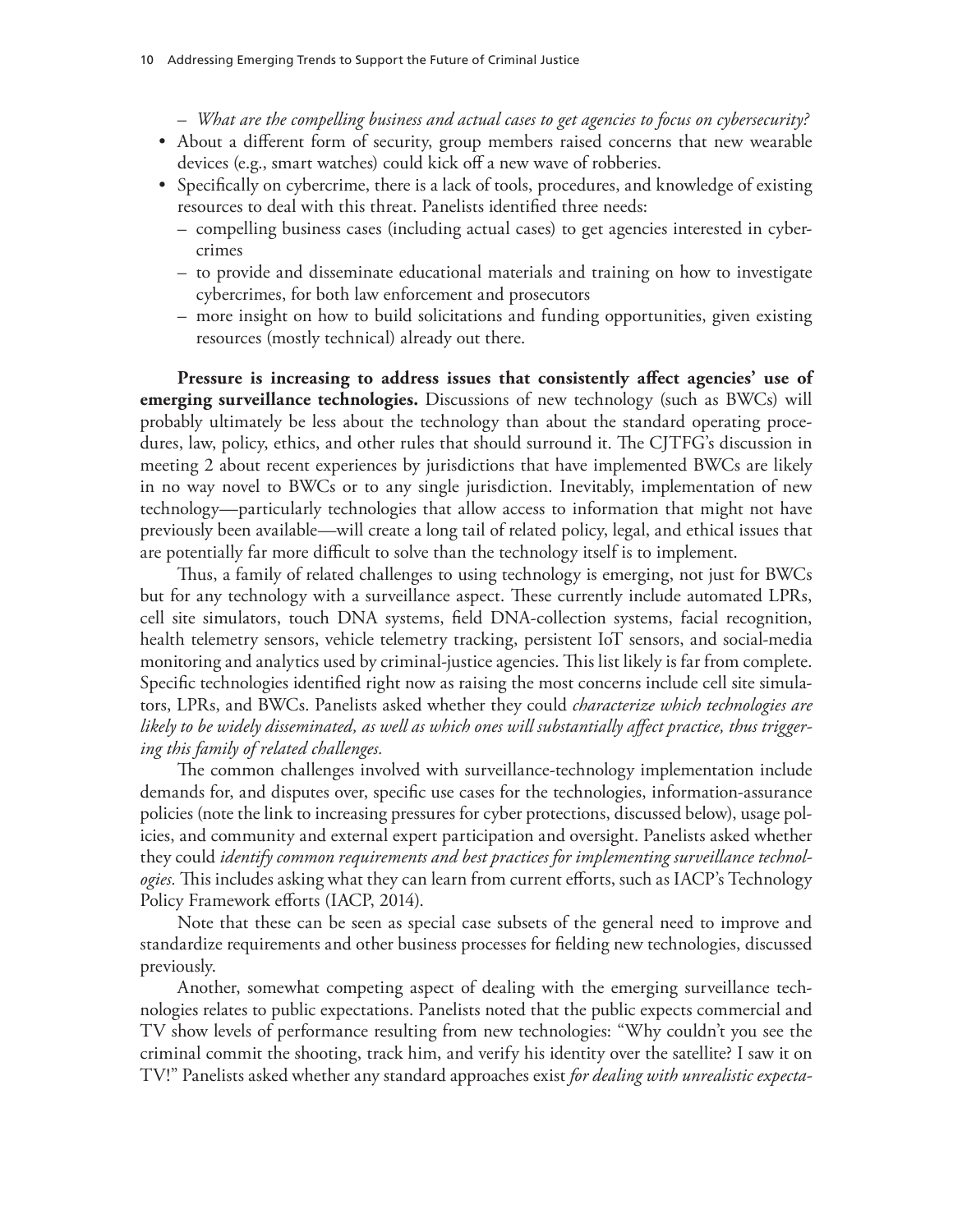*tions of new technologies*. Describing service expectation data like one would see from Amazon was one possibility.

Finally, panelists discussed the 2015 Data and Civil Rights conference on criminal justice and policing in Washington, D.C., which brought together a large number of legal and political science experts, civil-rights experts, privacy-rights experts, and community development experts. They noted that the presentations and discussion made outstanding points that would be very useful in early-stage technology-usage considerations but that participants at that meeting typically did not attend criminal-justice technology workshops and conferences. Panelists asked how they could *bring outside privacy, civil-rights, and community development expertise into the CJTFG and other criminal-justice technology forums.*

**Legal foundations and case law for emerging surveillance technologies are lacking.**  Supreme Court justices are on record stating that addressing emerging technologies will likely be the biggest legal challenge of the next few decades (Tolson, 2012). There is a great deal of new and unsettled law, reflecting the ongoing rapid changes to technology and society. Panelists suggested two questions that judges and legislatures will face:

- *Can video be used to better identify people, as opposed to or in addition to static mug shots and lineups? How would we account for implicit biases?*
- *How can courts address (the often naturally occurring) discrepancies between peoples' statements and testimony and video and other sensors?*

Panelists noted that there are some cases of agencies deliberately attempting to avoid BWCs and other monitoring technologies and dashboards so that they can avoid having to be accountable and take corrective actions. They asked how to *incentivize agencies to adopt key technologies to avoid having to take corrections.*

Panelists noted that what constitutes "gold standards" of evidentiary technology changes over time. With that comes changes in how both court officers and the public treat evidence that is consistent with older standards. Panelists asked what the impact of BWCs and other emerging technologies becoming gold standards would be, especially with respect to what status quo types of evidence would become unacceptable. With respect to proliferation of cameras in general, they asked how they address the refrain, "If it's not on video, how do we really know it happened?" They also asked whether *court officers and the public could be better educated as to what even older forms of evidence mean and how they should respond to those older forms of evidence.*

Given that BWCs are among the most preeminently discussed technologies of the past year, many discussions of technology issues were specific to cameras. Panelists discussed controversies over officer and citizen privacy, such as when a camera should be turned on, and how to deal with cameras not showing full scenes, such as lead-ups to uses of force, in court (and the court of public opinion).

**The increasing commercial pressures that going dark puts on unbreakable encryption is hampering criminal investigations.** This refers to the trending issue of agencies not being able to get data from electronic devices if those devices have strong encryption that source vendors cannot override. Recent Apple mobile operating systems, notably, incorporate strong encryption that Apple itself cannot decrypt (for example, "Our Approach to Privacy," undated). The rise of strong encryption is being driven in part by growing cybersecurity pressures, as well as social pressures against governmental surveillance. The lack of existing legal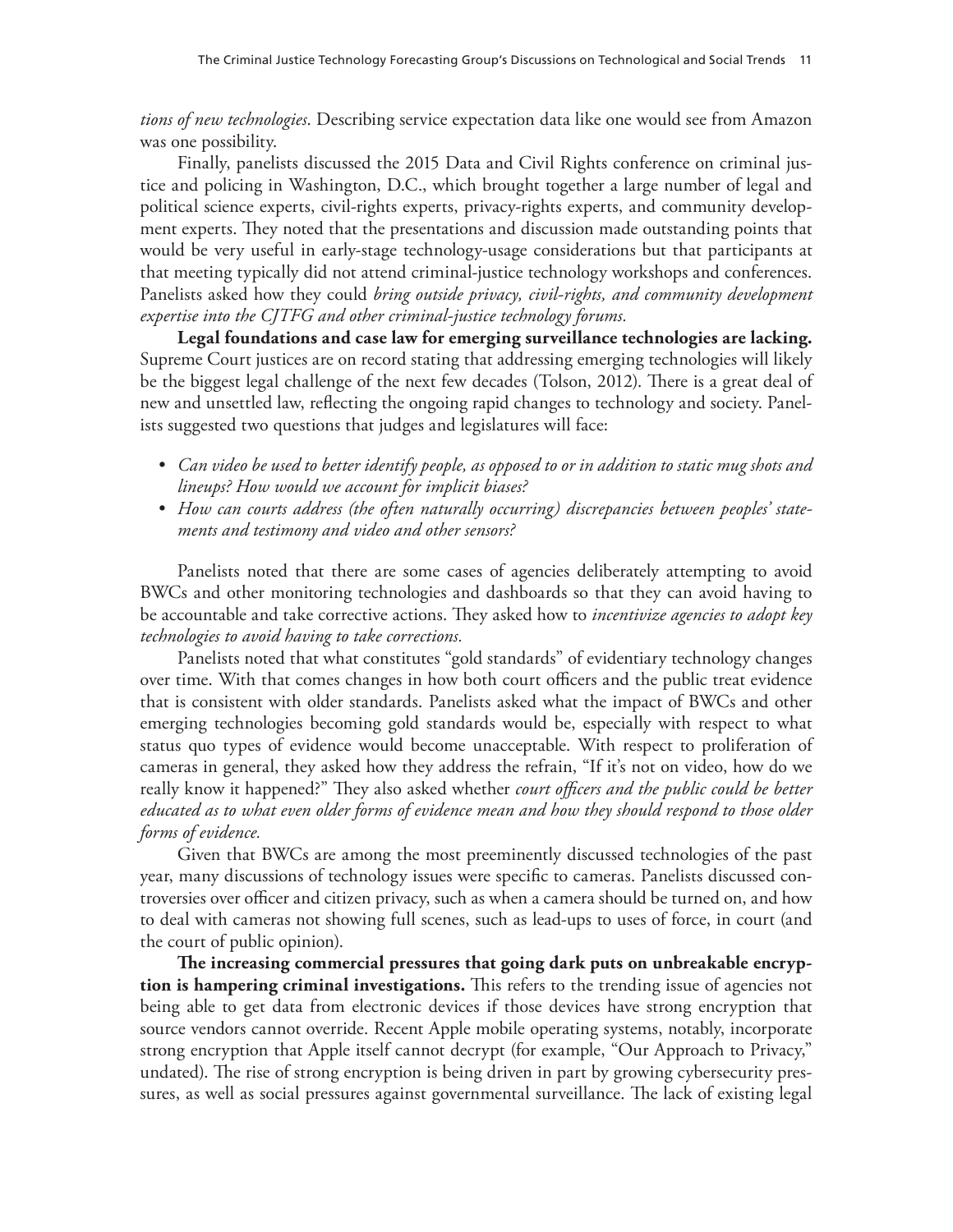foundations and case law on strong encryption is furthering court disputes about it. Analyzing data from devices has been a key mechanism of investigating violent crime and other organized-crime cases. There was substantial discussion on how much of a challenge this poses to criminal-justice agencies outside of anecdotal reports about specific investigations being hampered. Panelists asked two questions:

- *What are the hard data on the extent of this problem and its impact on criminal-justice outcomes, efficiencies, and cost–benefit calculations?*
- *Are there work-arounds, especially for scenarios in which strong encryption becomes ubiquitous?*

#### **Getting to True, Community-Wide Integration**

**There are needs for information integration to enable new models of criminal justice across the enterprise.** To maximize the potential from emerging technologies that provide more-rapid in-the-field access to information, law-enforcement agencies need to view themselves as one component of a connected criminal-justice enterprise and their role as one part of a larger criminal-justice cycle.

The principal example panelists mentioned was rapid sharing of law-enforcement contact, arrest, location tracking, and substance-testing information to support the "swift and certain sanctions" intervention model for corrections (National Network for Safe Communities at John Jay College, undated). In this model, those under community supervision receive rapid, near-certain, but limited penalties for violating supervision terms, a system that requires rapid recognition and sharing of information regarding term violations. However, that was just the beginning. Other information-sharing needs in support of new models of criminal justice include the following:

- *improving visibility on corrections:* Data on those under community supervision, as well as coming out of jails and prisons in general, are a major demand for information-led policing models. It is a current major information gap, with no guidance to date on probation and parole information-sharing. Despite the lack of guidance, panelists noted that community supervision data is the "most pinged" data in ARJIS (ARJIS, undated).
- *improving incident command:* There is a need for clear organizational structure, processes, and information dissemination to prevent overload of communication and personnel during major incidents. One key role of the LAPD's operations center is to provide for clear command and information dissemination during major incidents.
- *predictive analytics to support focused deterrence:* The Cambridge, Massachusetts, police discussed prioritizing the risk of hundreds of thousands of offenders to determine which ones should receive focused deterrence efforts.
- *improving entity resolution:* One large county noted that it had four to five people do nothing but verify identities for criminal-justice actions (e.g., warrants), an effort driven by the fact no identifiers go across the entire criminal-justice system. There were also calls for one state-level biometric identifier that could be shared across state lines where states permit it.
- *one kid, one record:* There is a desire to have a single, secure, high-quality juvenile record per person.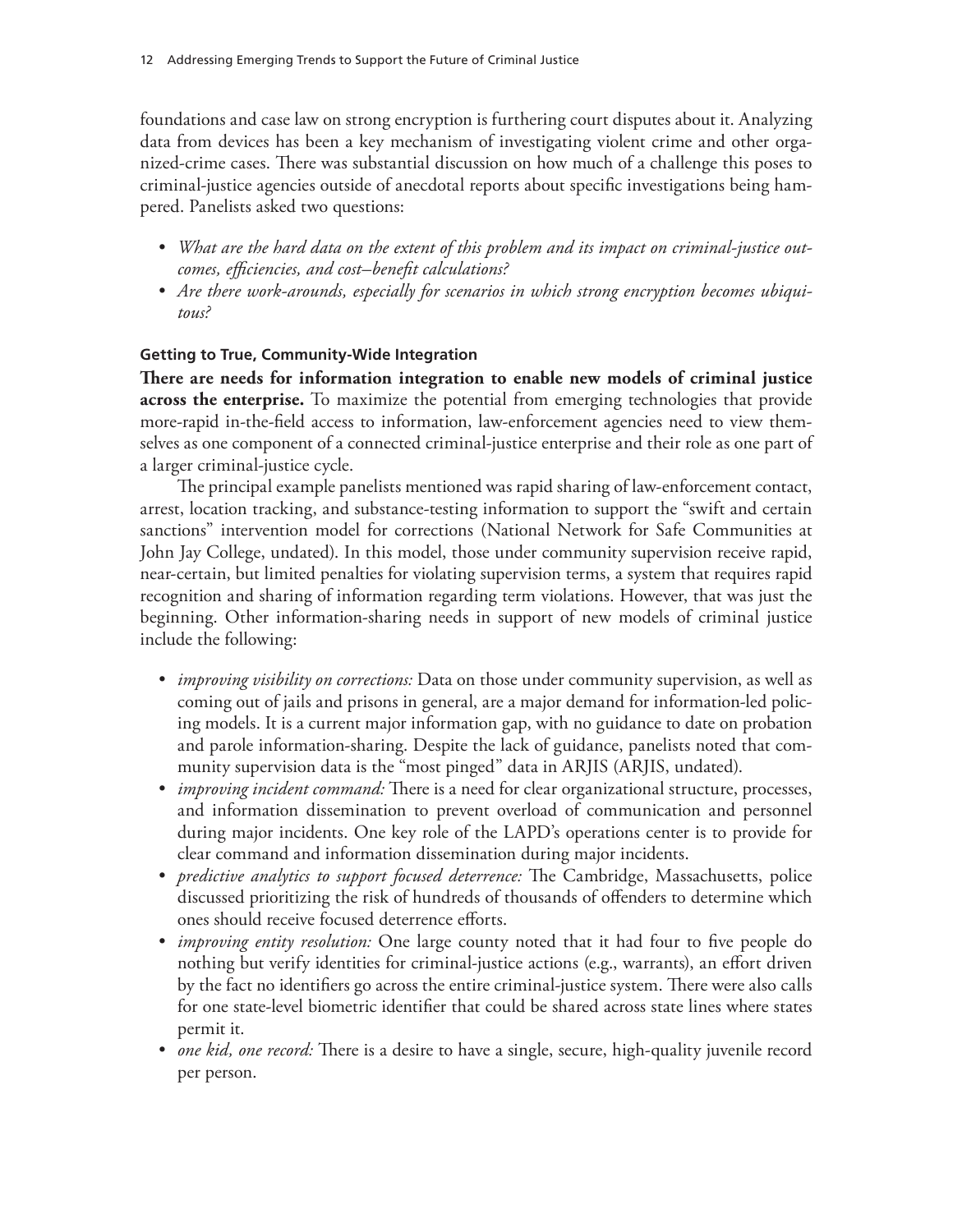- *police-car telematics for training purposes:* The LAPD reported using in-car telematics to see who needs to improve their driving skills.
- *monitors to protect officers' health:* This could help, for example, detect early signs of a heart attack, which is a major cause of death for officers in the line of duty. Panelists did, however, point out a counterrisk, which is what defense attorneys might do with officers' health telemetry data. Participants also noted that unions would object to these devices if there were any way they could be used to discipline practitioners or otherwise used adversely against practitioners.

Looking across all of these specific needs, we see that the most critical emerging need is to *identify the highest-value use cases for information-sharing and other technologies.* This need takes the general lack of core business cases for technology to the next level of detail for informationsharing. Although there is widespread support for the general idea of improving informationsharing, there has been little in the way of focused discussion around specific models and processes that, if followed, would drive specific, positive, high-impact outcomes. Indeed, a statement to the group that information-sharing is an imperative was challenged with "it's an imperative only when it's worth it" and we "need the information to make the decision at hand and no more." These problems manifest to an even greater extent with the emerging surveillance technologies that can generate very large amounts of data; as noted, these technologies are consistently raising policy issues, have expenses that rise with the volumes of data being stored and shared, and could be viewed by privacy advocates and even the general public as overly invasive—for example, LPRs, fixed and mobile cameras, and facial recognition in said cameras.

We have found few academic studies to date matching information-sharing to changes in criminal-justice outcomes. The major exceptions are hot spots and focused deterrence or "hot-person" policing, which inherently require data to identify places, times, and people at elevated risk. In an uncommon example of data from a surveillance system, ARJIS reported that employing LPR data to find stolen cars has resulted in vehicle-recovery rates improving from 57 percent to 83 percent and mean recovery times falling dramatically.

From an operational perspective, panelists described seeing issues with designing and implementing information-sharing and coordinated processes to support these sorts of interventions. A short document describing key information needs and requirements for these interventions is an important first step to addressing these issues.

That said, in tension with the need to establish use cases and focus on operational information-sharing is still a need to be willing to share data without knowing that they will be valuable or how they will be used. It is critical that criminal-justice agency executives recognize that sharing information outside of their agencies—and potentially outside of law enforcement and traditional networks—has value and might have value even if the outcome is not immediately clear.

From a policy and business-process perspective, panelists noted widely varying issues on whether states and localities support needed information-sharing. For swift-and-certainsanctions models, in about half the states, agencies can just go to a state repository for information on offenders. For others, agencies need to get permission from whoever runs local parole and probation, which can be courts in some areas. As example, in Charlotte–Mecklenburg, North Carolina, the governor recently granted law enforcement access to probation and parole information. Conversely, in Massachusetts, probation and parole have robust electronic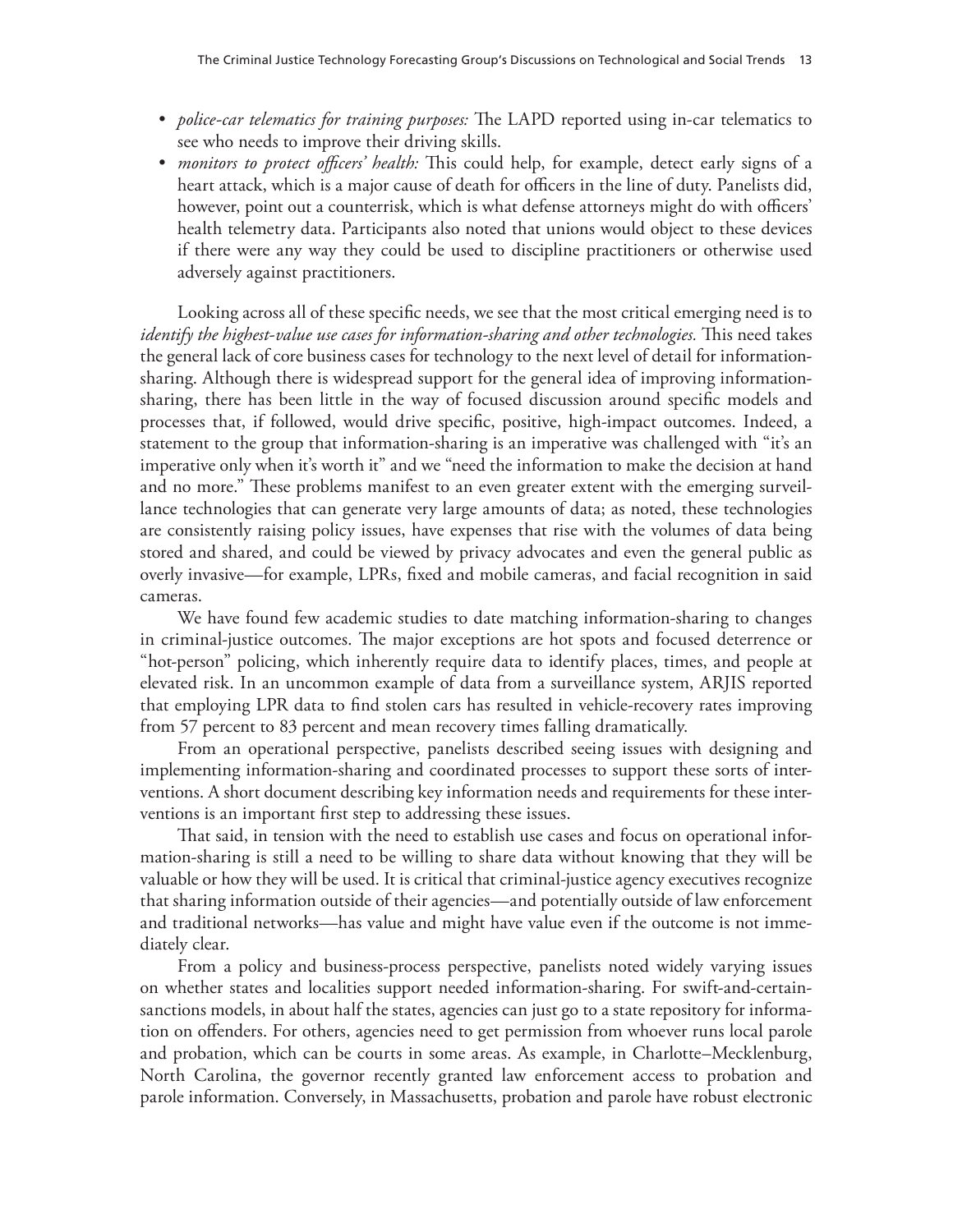monitoring of those under community supervision, but law enforcement is specifically excluded from access to that information.

More broadly, there is growing recognition that there is a great deal of compelling non–law enforcement (or nontraditional law enforcement) data that have value to the law-enforcement community, but accessing and using them appropriately is another matter. Social-service data were roundly cited as promising. However, it appears that the more useful the information could be, the more difficult it is likely to be to share appropriately (e.g., mental illness, gun registration or purchase). It would seem unreasonable to simply walk away from the possible benefits of making these types of information available in a very limited and restricted manner; there should be space for improvement while maintaining needed safeguards. Panelists asked whether they could *determine model information-sharing needs and policies to be able to share key data across sectors, both within and outside of criminal justice.*

**The reality of have and have-not agencies is a barrier to information-sharing and other capabilities across the criminal-justice environment.** Budgets, manpower, procurement processes, and other resources vary dramatically throughout the criminal-justice enterprise. Although there are obvious resource differences between small and large police agencies, even among large criminal-justice agencies, there is a wide variation in funding and resources for technology, as well as capability to employ it effectively. Outside of differences within a region, panelists noted, there are differences between agencies in different parts of the criminaljustice system. For example, a police department might be able to afford a new information system, but court and corrections agencies for the same jurisdiction might not, creating an inherent interoperability problem. Court officers reporting difficulties managing the increasing volumes of BWC footage is a concrete example of this. These gaps need to be bridged for the overall effectiveness and efficiency of the criminal-justice enterprise. *Panelists noted a strong need to develop systems and business models that permit "have" agencies to share information and capabilities with have-not agencies in the same region*.

**Digital-evidence management needs to be enabled on a massive scale.** Much of the discussion here concerned BWC footage, but it applies much more broadly to the rapidly emerging family of surveillance-related technologies. There is a broad range of issues that need to be addressed. The first concerns formats, standards, and data conversion. Video and other standards need to work now and in 15 or more years.

Data redaction of bystanders is a major challenge for video footage. Panelists noted that, with existing technologies, redacting video (to remove faces of bystanders, notably) is a manually intensive process, with some CJTFG attendees reporting their agencies having to redact frame by frame. This was a major driver as to why state agencies in Washington State were having such a hard time responding to requests for video. That said, this is an area being actively researched and developed (Kanowitz, 2016, discusses recent developments).

Data retention poses a major challenge to agencies. Consistently storing most BWC footage imposes costly and heavy storage burdens. Further, the technologies and applications are too new to be able to predict future requirements. In the future, the burden will grow to include DNA collection from crime scenes and suspects.

There are highly labor-intensive demands for supervisors to review footage of their officers. Panelists noted that addressing this issue is an active area of federally funded research, with universities funded to develop algorithms to flag just those clips in which something "interesting" (an actual encounter that turns into a dispute or emergency of some type) happens.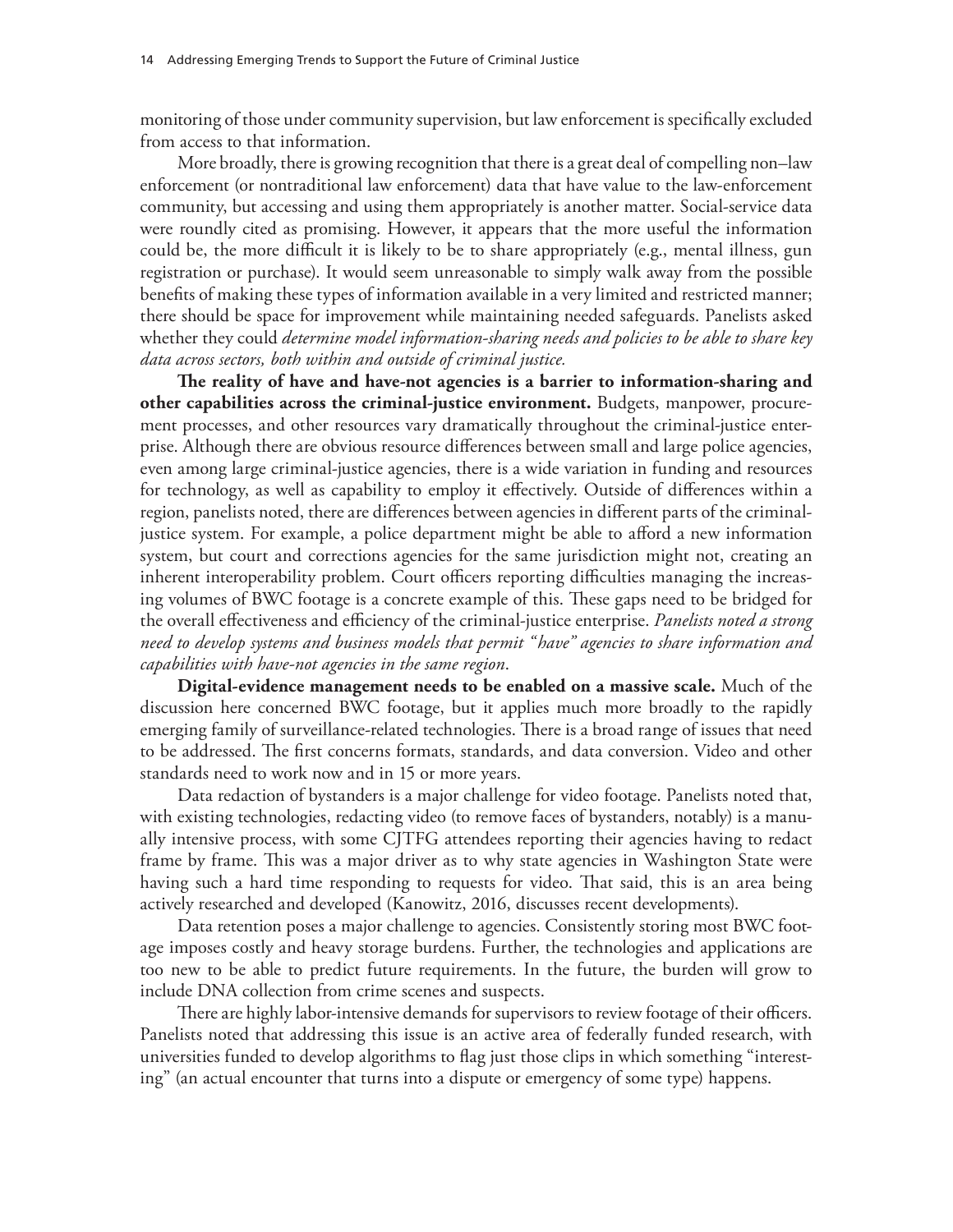Court integration challenges are a major concern. In addition to interoperability, there is high concern about prosecutors and courts not being able to process large volumes of video data. One potential solution discussed is to give court attorneys and judges secure log-ins to police video–storage systems so they can stream the specific videos they need to examine, which does require police departments to have video storage solutions that offer secure accounts that can be associated with access to specific videos.

The CJTFG also discussed the potential major role of federal assistance in helping agencies with the data-management challenge. Potential questions included the following:

- *Should CJIS maintain a federal resource for video footage?*
- *Should CJIS provide security standards and certifications for camera devices and cloud infrastructure?*

For the latter question, panelists noted that CJIS appears to be moving in that direction. Agencies (and probably CJIS) assume that CJIS is going ahead to apply CJIS policy to BWC footage, starting with video on Microsoft Azure and Amazon Web Services clouds.

#### **Improving Safety and Community Relations**

Pressure is increasing to move from "militarized" to "community-based" or "guardianship" models of law enforcement. However, there are also competing pressures to crack down on violence and terrorism—and these pressures can vary enormously from day to day. In the post-Ferguson and -Baltimore environments, demands to demilitarize and "be less violent" appear persistent. Similarly, demands to be more community-centric appear persistent.

At the same time, agencies are facing conflicting pressures to crack down on criminal violence, domestic terrorism threats, and organized-crime threats. Media, political, and community pressures on community relations, civil rights, accountability, and concerns about terrorism and violent crime will compete and vary, not just over time but day to day, and sometimes even simultaneously, in response to specific (and often isolated) events that get wide media and public attention. As examples, a single video of an apparently unjustified police shooting can affect perceptions of every police officer in the country, while a single mass shooting can drive widespread fears of entire groups of people. The proverbial swinging pendulum of the public's attitudes on criminal justice is being replaced by a proverbial pachinko machine. In response, panelists asked these two questions:

- *Can any technology help agencies address all of these competing demands simultaneously?*
- *Can any corresponding model of criminal-justice practice help agencies do the same?*

**Pressure is increasing for law-enforcement technology in the near future to focus on accountability of all types.** This pressure come in large part from the trend just discussed emerging demands to move toward guardianship models of criminal justice. The panel noted that, for example, U.S. discussions of BWCs have been almost entirely about holding police accountable. In contrast, discussions of BWCs in the UK have been more about filming to gather evidence. The assumption is that BWCs and other accountability-monitoring technologies are not going away. Further, panelists noted there that would be legal, political, and civil consequences if these accountability technologies are not present or are mishandled.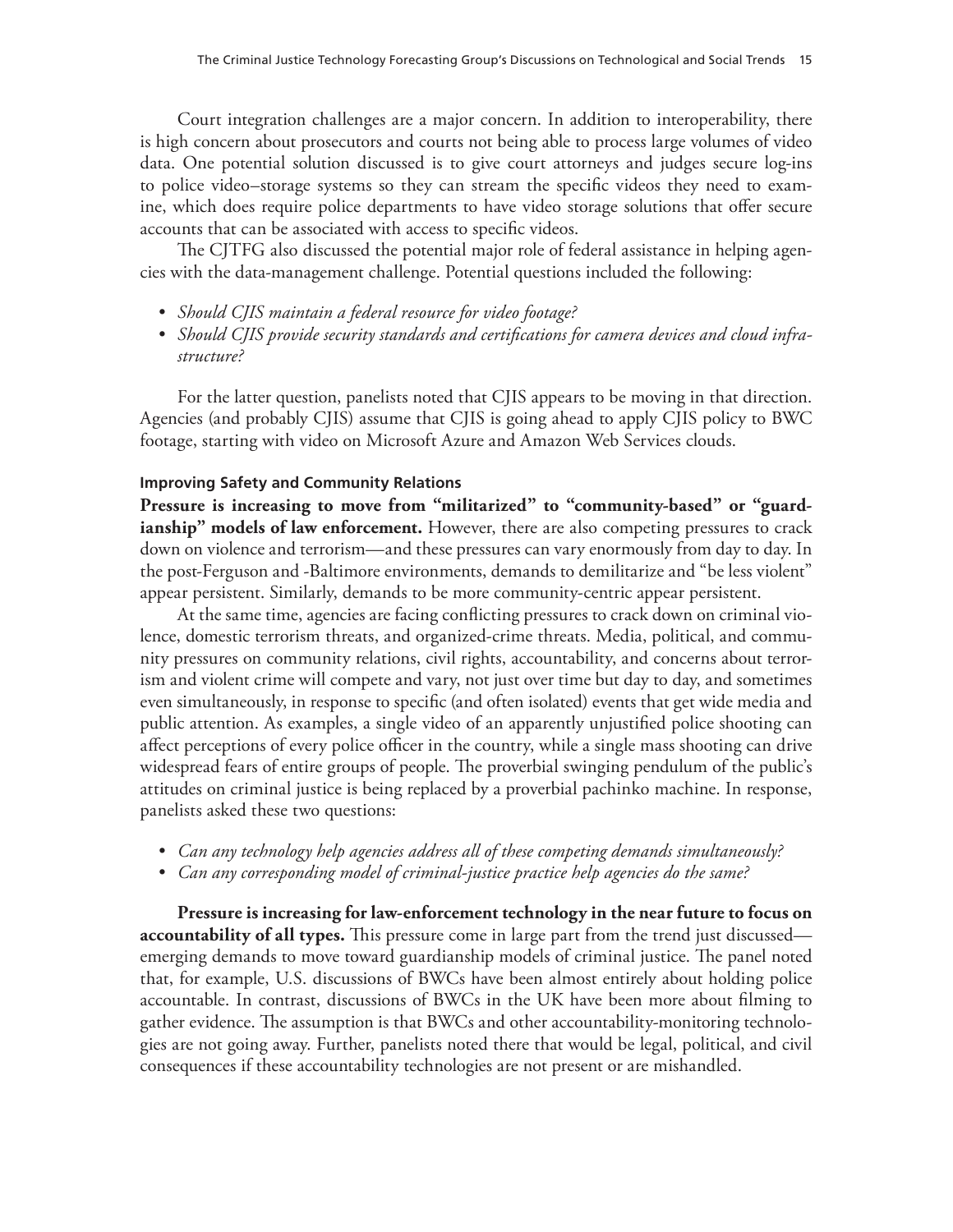Accountability of all types was a major theme of the CJTFG's discussions. These included discussions of privacy protections, ensuring appropriate use of data, documentation of citizen interactions, and improving performance management and officer accountability through data. Examples of the latter included BWC footage, driving telemetry data, and biometric feedback. However, "officer situational awareness" through enhanced availability of data is a two-way street: Although data can be used to increase officer accountability, they can also be used to answer the question "who is this citizen?" during interactions with the public, through improved data sharing, data overlays, accessing certain mental-health data, and so on.

**BWC fielding needs to be enabled on a large scale.** This topic was a major focus of the second CJTFG meeting, with a focus on the LAPD's recent BWC acquisition and associated policies. It is clear that there are substantial issues involving camera fielding, including cost, training, and multiple policy issues. However, it was also reported that early fielding results are implying that cameras are game changers, with major reductions reported in uses of force and in assaults on officers.

Digital-evidence management issues for growing volumes of BWC footage have already been discussed. In terms of other issues, a first note is that testing candidate camera systems is extremely important before purchase. The LAPD noted that it based its vendor selection primarily on human-factor considerations that officers reported when field-testing cameras from different vendors.

Privacy policies with BWCs are a major consideration to be resolved. The issue is complicated by the fact that applicable privacy laws vary substantially by state and put at tension desires to keep sensitive law-enforcement information private (especially filming of bystanders uninvolved with the situation) and desires to make law-enforcement operations transparent. The aforementioned lack of settled law and case law on surveillance-related technologies is a major driver here. The LAPD noted that officers are to record all situations in which they are engaged in an enforcement activity, which notably does not include people asking officers for directions. In terms of privacy protections for officers, the LAPD noted that its police union required its vendors to provide it, in writing, with assurances that video recording cannot be triggered remotely. California departments noted disputes with various groups of advocates and attorneys over getting access to footage and that, under California law, if video is made available outside of law enforcement to one person, it becomes public information. Conversely, under Washington state law, panelists noted, video is generally considered to be public, and state agencies have had difficulty handling all the requests.

Finally, panelists noted that the UK has taken a very different approach to using BWCs. Whereas U.S. usage has been driven by transparency and accountability concerns, UK usage has been driven by using cameras for evidence-gathering purposes. Panelists discussed whether U.S. agencies might learn from the UK experience. They asked whether *U.S. agencies could learn from UK experiences about how to best use BWCs to gather evidence, in addition to ensuring accountability?*

**Agencies need to take better advantage of less-lethal weapons.** There do appear to be cases in which lethal outcomes could have been avoided with less-lethal weapons. As a result, Chicago, as one example, has set a policy that there will be at least one conducted-energy weapon in each patrol car. A potential alternative to conducted energy is a "grenade launcher"appearing device that fires 40-mm rubber balls. The device itself appears to have substantial deterrent effects. That said, a drawback is that muscle-memory issues might have led to officers accidentally firing guns when they really meant to use conducted-energy weapons.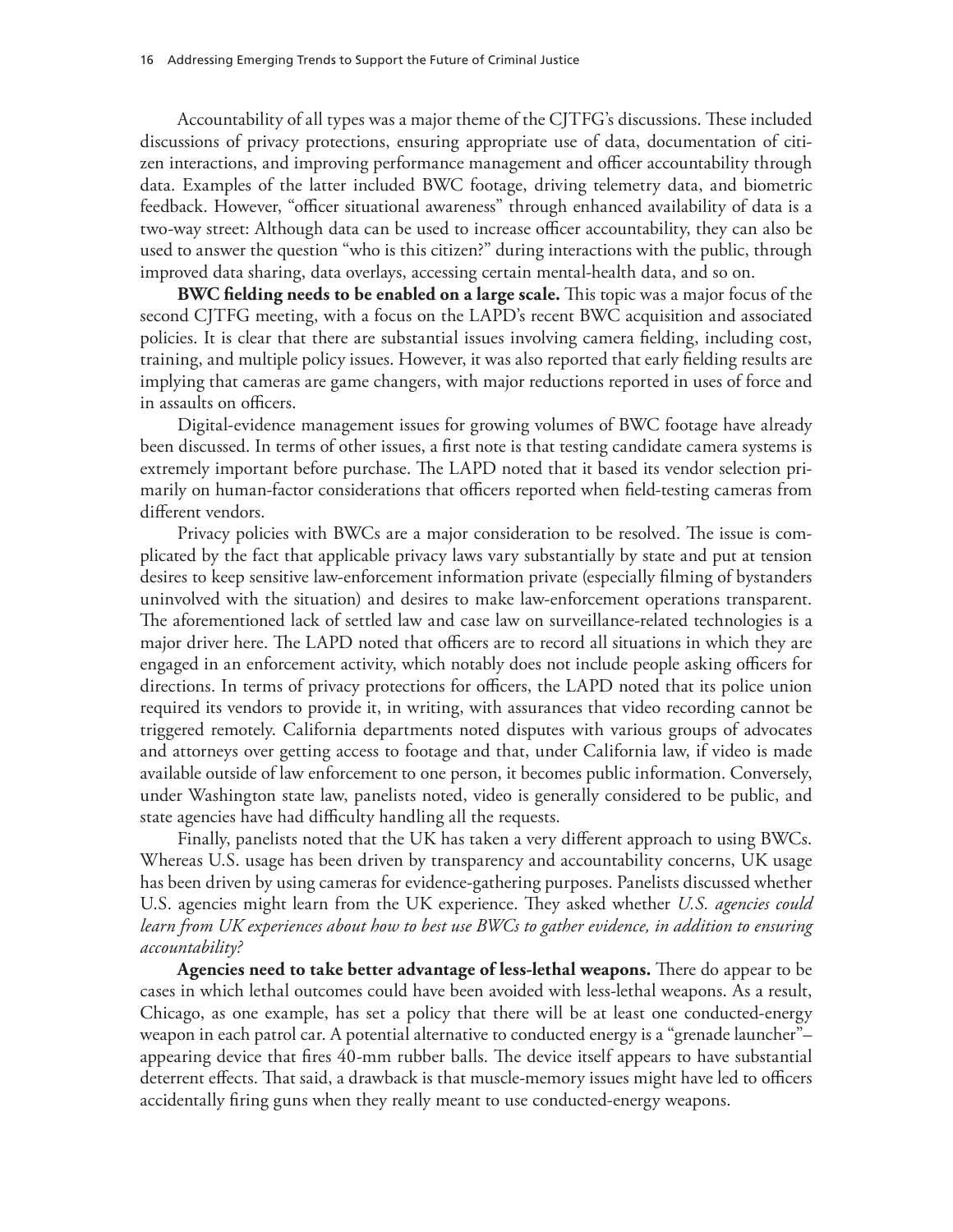It is important to capture that these weapons are less lethal, not nonlethal.<sup>1</sup> The public and policymakers need to be educated to that fact. Departments (such as that in Chicago) have held many presentations about it. Panelists asked whether they could *determine what needs to be done to better educate agencies, police, and the public about less-lethal weapons.*

**In general, the implementation of new technology can have serious and unintended consequences but also major and unanticipated benefits.** As the CJTFG noted at multiple points, technology, whether employed by practitioners or the public, can have a range of unintended consequences. Developments in technology commonly outpace associated developments in law, regulations, policy, culture, and, perhaps most importantly, baseline knowledge of how to use the new technologies effectively in operations. Examples range from overreliance on technology-eroding skills (will officers forget how to do basic functions if the technology does it for them?) to outside parties potentially manipulating human telemetry and other data in a misleading or unethical manner. Technology can generate a huge volume of new data before criminal-justice agencies have the opportunity to develop baselines or to truly understand them, which can overwhelm practitioners. As an example, panelists noted, investigators can now check so many databases and services to solve crimes that they need checklists and guidance just to navigate them. Other key examples include agencies' challenges with handling large quantities of digital-evidence data, especially BWC video, as well as handling data-related legal requests and challenges. Another example is the increasing amount of information that device displays can show, with the potential for overload and missing important information related to a need for immediate action. In general, it will be worth considering unanticipated consequences of the emerging technology trends, which include the rise of big data and analytics, situational-awareness displays, rapid and touch DNA systems, and remote weapon-detection systems.

Developing and understanding the key business cases for new technology (next item) are one part of addressing this challenge, which is to reduce the risk of improper implementation. That said, codifying "the major use cases" for emerging technology is in tension with a need to let operators develop novel ways to use technology; as described in more detail below, previously unanticipated uses of information can have major operational benefits.

**Touch and rapid-DNA systems that might offer substantial capabilities to law enforcement are emerging, although there are barriers to overcome.** Rapid-DNA systems can get DNA typing down to an hour. However, it is very expensive (panelists estimated costs of \$250,000 for the equipment) and has substantial facility requirements.

Touch DNA systems can type DNA with very small samples, such as skin cells that an offender leaves behind after touching an object at a crime scene. This fact has substantial implications for identifying offenders (Minor, 2013). However, the technology is young, with key algorithms still under development.

Finally, the new technology of DNA phenotyping can create an image of what a subject looks like based on the subject's DNA (see, for example, Pollack, 2015). That said, this technology is very early in its development.

Panelists did not have any specific responses to this trend, treating it as one to watch. Panelists noted that, in addition to costs, DNA technologies will require large amounts of data handling to manage all of the typing data. Further, panelists noted that DNA technologies

 $1$  A conducted-energy weapon can, for example, induce a heart attack. These occurrences are rare but possible.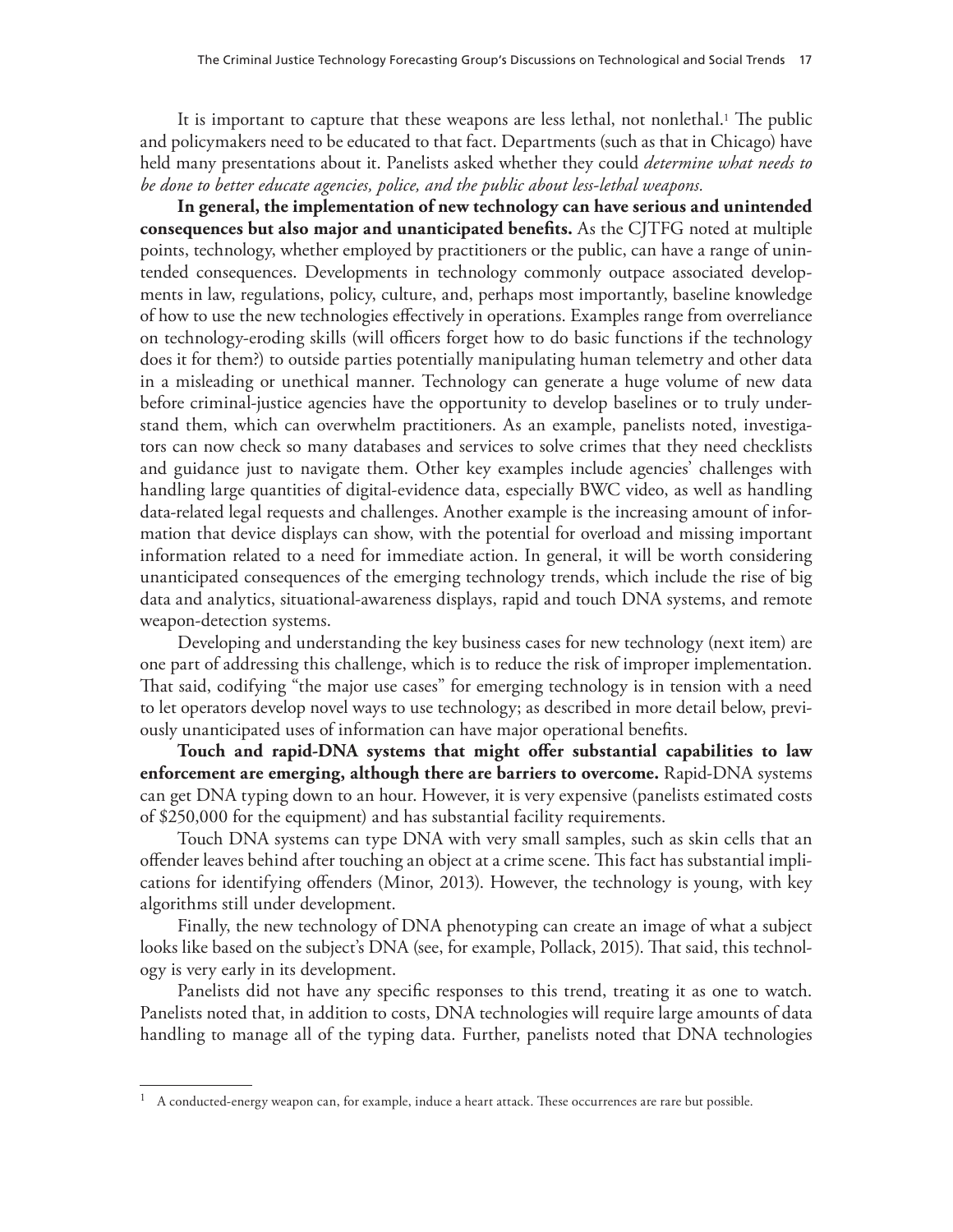will raise substantial privacy issues and legal challenges—notably, on conditions under which a person's DNA can be sampled and which typing databases are subject to search and when. Again, this is a specific example of the broader emergence of a family of common policy issues around emerging surveillance technologies.

**Technologies to detect firearms and other weapons remotely might be emerging.** Panelists noted pilots to use millimeter-wave technology to detect weapons from standoff distances, although they noted that examples to date appear to be van-sized devices with uncertain accuracies. (See Andrews et al., 2013, for a recent paper on what appears to be a smaller system.) Panelists also noted significant challenges and variations in state and local law in the conditions under which such a device might be used; this is another example of common policy issues around emerging surveillance technologies. Panelists asked two questions:

- *Can we assess when remote weapon-detection systems can be used—and used to derive stops and potential arrests—from a legal perspective?*
- *Can we assess the success rate, form factor or practicality, and cost of equipment for detecting weapons remotely?*

# **Mind Map from Criminal Justice Technology Forecasting Group Meeting 3**

Figure D.2 shows the mind map (generated in XMind 7) that was built to capture the discussion during CJTFG meeting 3, held in February 2016. Given the size of the original full map, we provide it as a poster downloadable from the product page for this report.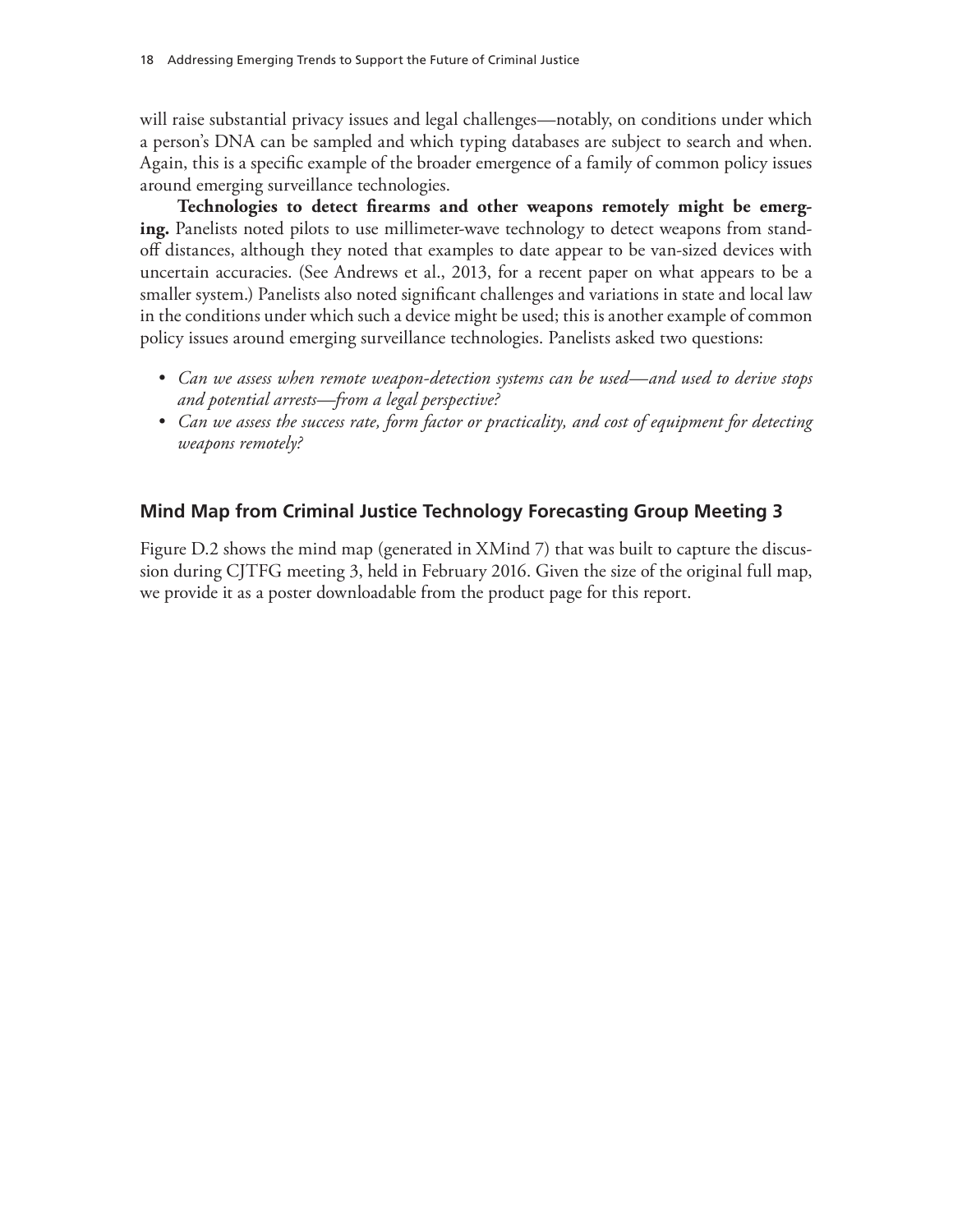APPENDIX E

# **Charters for Global/Criminal Justice Technology Forecasting Group Task Teams on Key Information Exchanges to External Service Providers**

*From the May 2016 Global Executive Steering Committee Meeting, Washington, D.C.:* Proposed New Task Teams for the Global Justice Information Sharing Initiative (Global) Advisory Committee (GAC, Committee)

New activities that will benefit from the expertise of the Global Justice Information Sharing Initiative (Global) Advisory Committee (GAC) membership include the following. These efforts and opportunities fit nicely into Global's operational process of employing task teams to achieve "quick wins" and "value-adds" for the justice community. Additionally, given Global's agile task team approach, support for development of these solutions can be achieved in a very cost-effective manner.

## **Task 1: Identify Critical Nontraditional Information Exchanges Needed**

Over a decade ago, SEARCH, The National Consortium for Justice Information and Statistics, published a reference model for exchanges that every jurisdiction should have and the types of data each of those exchanges should contain. That model was based on input from hundreds of justice organizations.

Global should support an effort to conduct a similar exercise, this time focusing on the many exchanges that the justice community now needs to accomplish with nontraditional organizations to appropriately carry out its mission. While this task has been partially addressed in the context of supporting efforts—including justice reinvestment, reentry, problem-solving courts (other innovative diversion programs), pretrial reform, and fines and fees reform—those exchanges and associated data have not been systematically documented. Potential Deliverable: A Global task team would identify and document core business requirements to address this capability gap in a valuable white paper/deliverable.

- Status: New task. Proposed at the Spring 2016 Global Executive Steering Committee (GESC) Strategic Planning Session, held May 18–19, 2016
- Time Frame: 3–4 months
- Anticipated Meeting Requirements: 1 in-person meeting, 4 conference calls/Webinars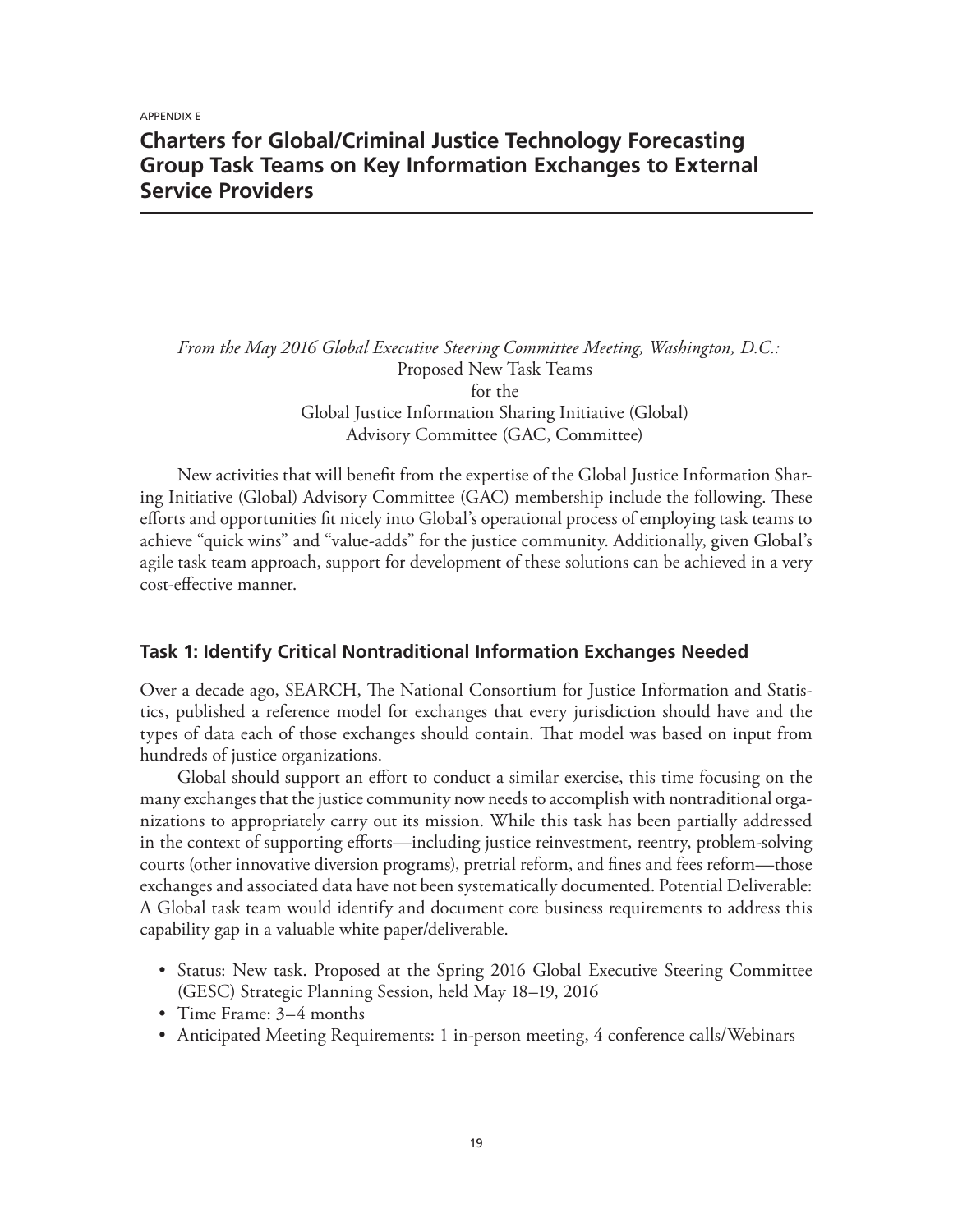# **Task 2: Generalize Information Sharing Technical Solutions in the Context of Cloud Requirements**

The desire to leverage cloud capabilities for storage and other tasks is ubiquitous throughout the justice community. The Federal Bureau of Investigation has taken first steps toward describing business standards for justice use of the cloud in the context of the Bureau's Criminal Justice Information Services (CJIS) policy. If information sharing technology standards are "baked into" justice cloud standards for vendors such as Amazon and Microsoft Azure, then the Bureau of Justice Assistance (BJA) and Global would see broad adoption almost overnight. Potential Deliverable: A Global task team would outline this strategy in a short white paper/ recommendation for execution by an appropriate agency.

- Status: New task. Proposed at the Spring 2016 Global Executive Steering Committee (GESC) Strategic Planning Session, held May 18–19, 2016
- Time Frame: 3–4 months
- Anticipated Meeting Requirements: 1 in-person meeting, 4 conference calls/Webinars

*Note: Task Team 2 was designated to the FBI.*

# **Task 3: Solve Specific Justice/Health Exchanges Using Consistent Architectural Approaches to Minimize Costs and Increase Interoperability**

Supported by BJA, the IJIS Institute, Georgia Tech Research Institute, and the National Center for State Courts have begun identifying consistent, repeatable architectural strategies for information sharing between justice and health organizations. Currently, the U.S. Department of Justice laboriously negotiates technical solutions for priorities such as Prescription Drug Monitoring Programs exchanges as one-off solutions. This strategy will not scale across the range of exchanges needed with health care and human services. Potential Deliverable: A Global task team would identify and recommend high-value projects to build on this initial work by addressing technical solutions gaps for prioritized justice/health use cases.

- Status: New task. Proposed at the Spring 2016 Global Executive Steering Committee (GESC) Strategic Planning Session, held May 18–19, 2016
- Time Frame: 3–4 months
- Anticipated Meeting Requirements: 1 in-person meeting, 4 conference calls/Webinars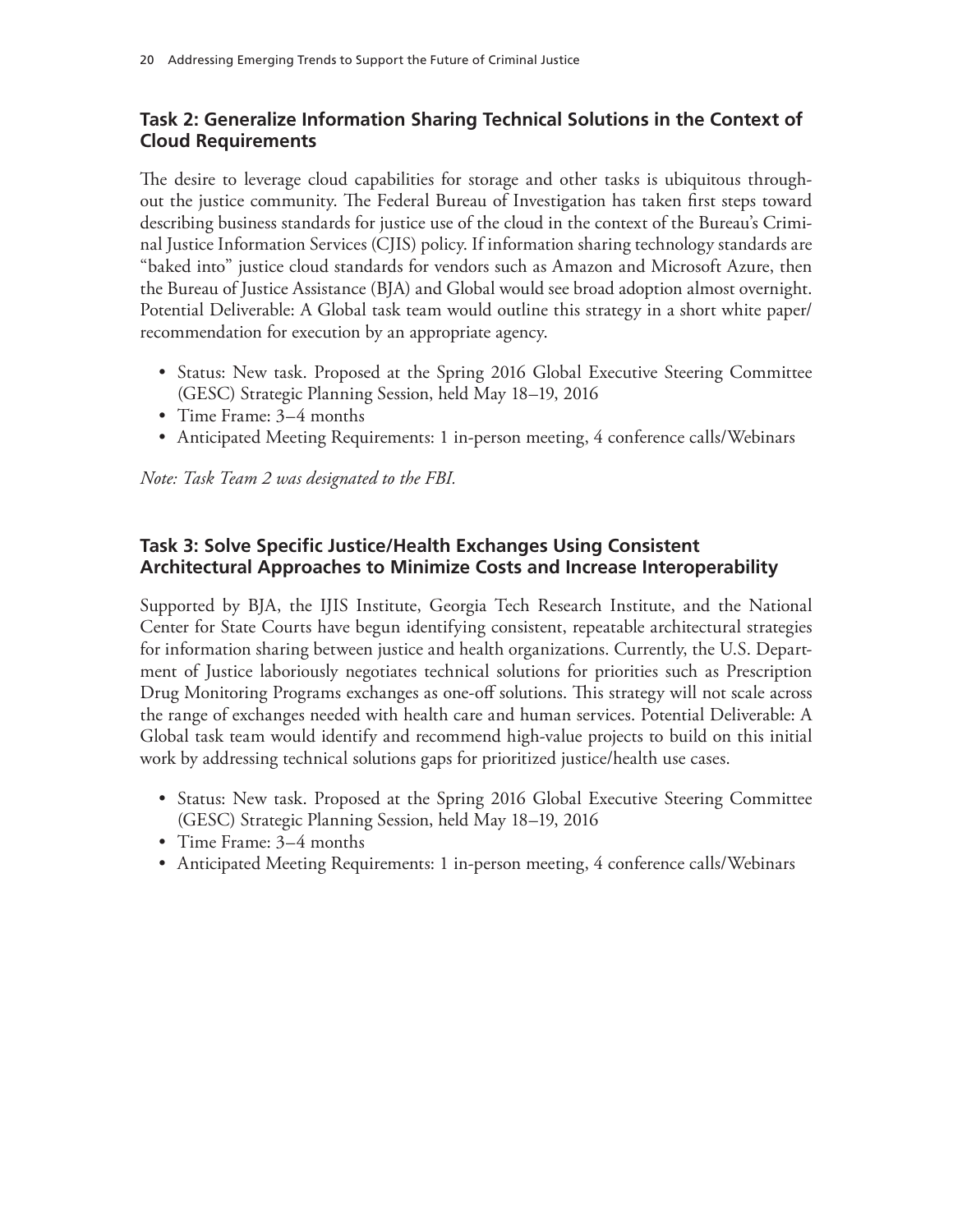# **Resolution Requiring the Exportability of Core Criminal-Justice Record–System Data**

*The following was first proposed by Scott Came, executive director, SEARCH, to the Global Advisory Committee in May 2016 and endorsed by the CJTFG at its fourth meeting on November 4, 2016, and the Global Advisory Council on November 29, 2016.*

> **Proposed Recommendation for the Global Justice Information Sharing Initiative (Global) Advisory Committee (GAC, Committee) Addressing Barriers to Justice Information Sharing: A New Strategy A Proposed Global Advisory Committee Recommendation**

#### **Problem Statement**

At the November 2015 Global Advisory Committee meeting, a breakout session examined the 2015 report by the RAND Corporation (and funded by the National Institute of Justice) entitled Improving Information Sharing Across Law Enforcement: Why Can't We Know? ([http://www.rand.org/pubs/research\\_reports/RR645.html\)](http://www.rand.org/pubs/research_reports/RR645.html). Among other findings, this report pointed out that despite some visible and prominent efforts in specific jurisdictions, there has not been nationwide widespread adoption of justice community standards such as the Global Information Sharing Toolkit (GIST) and the National Information Exchange Model (NIEM). In the report, RAND provides several reasons (based upon interviews and its own analysis) for this phenomenon. RAND suggests that many vendors see it as a competitive disadvantage to enable open/standard interfaces to their customers' data, because system integration work generates a significant amount of revenue and profit for them; providing open interfaces puts that revenue/profit at risk. In addition, many proprietary systems' architectures remain tied to technologies that predate wider industry's adoption of the open standards on which the GIST and NIEM are based, which would make it costly for those systems' vendors to conform to the standards, thus harming their competitiveness.

For some time, the GAC has pursued a strategy grounded in the expectation that justice system vendors would build support for the GIST and NIEM into their products, which would in turn result in conformant information exchanges as justice agencies purchased and implemented these products. After nearly a decade and with the findings of the RAND report, it is time to rethink this strategy. Industry has suggested that vendors will build standardsbased exchanges into their products when doing so becomes a common (ideally, universal) requirement in requests for proposals (RFPs) issued by their government customers. However,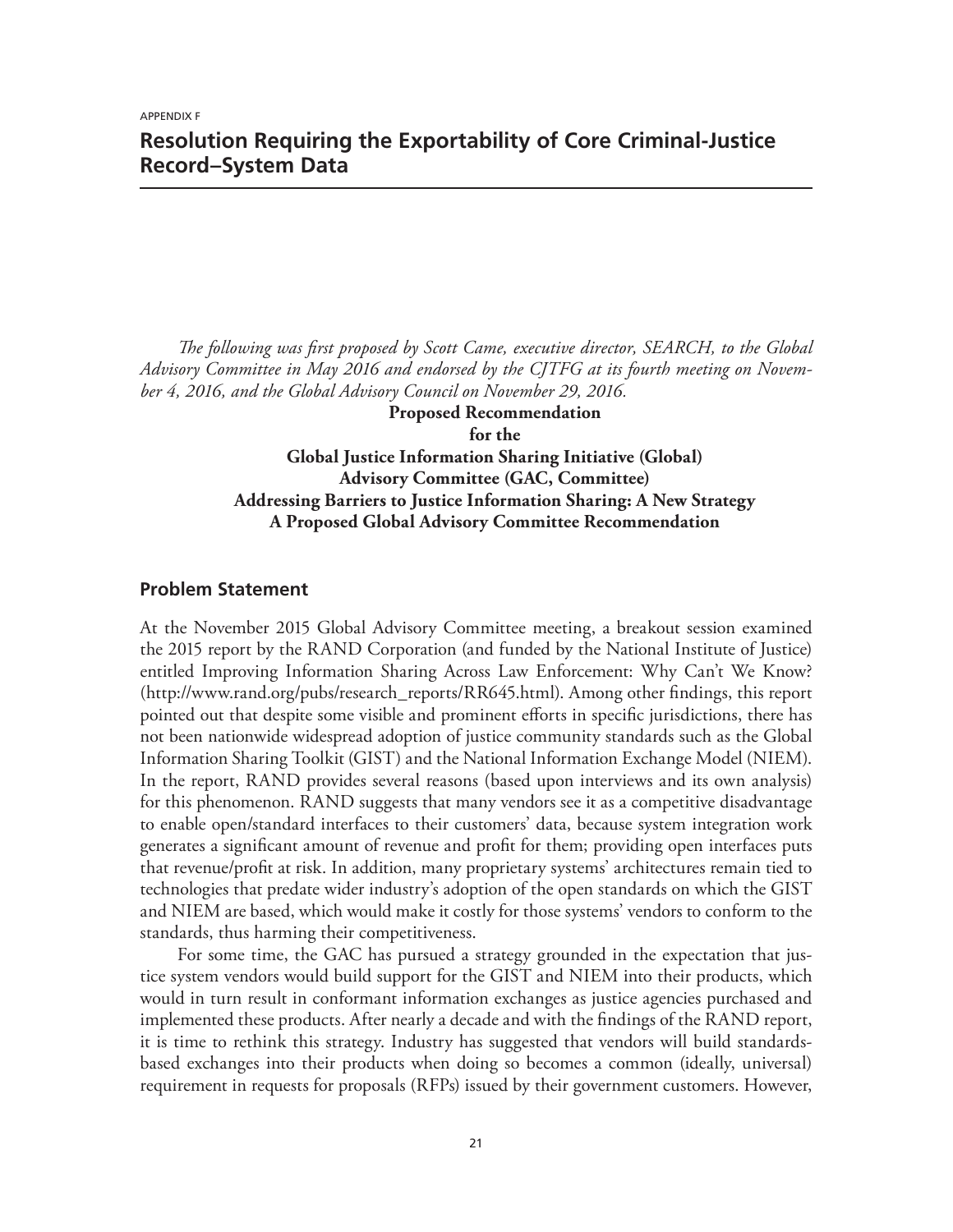this argument rests on premises that have proved to be false in practice. Government agencies often believe—justifiably, in many cases—that procuring a system with standards-based exchanges built in will cost significantly more (due to the business model and architectural factors mentioned above). Given limited resources for procuring such systems and the understandable buyer's prioritization of core functionality over standards conformance, the result is often the "softening" of standards conformance requirements, either by making them optional in the RFP or by removing them in the final contract with the vendor.

At the meeting in November, neither the breakout session participants nor the full GAC took formal action in response to the report, despite a robust discussion of its findings. The recommendation below is for the GAC to take such action, with the long-term goal of increasing adoption of the GIST, NIEM, and justice community standards more broadly.

#### **Recommended Solution**

Rather than encouraging justice agencies to require standards-conformant exchanges in their RFPs and to be firm in awarding contracts only to vendors that fully implement those requirements despite the likely higher costs involved, it would be better for everyone—practitioners, industry, and the community collectively—to seek ways to lower those costs so that the desired outcome happens naturally through market forces.

The first step in finding a solution is to identify two groups of vendors in the justice systems market:

- 1. Vendors who view the data, collected and managed through the use of their software, to be wholly owned by their customer and who understand that along with this ownership comes the right to access the data, at no additional cost, for whatever purpose the customer wishes, and a resulting obligation on the vendor's part to be transparent as to how data are structured and accessed in the system.
- 2. Vendors who view the data, collected and managed through the use of their software, or the structure/design of the data as the vendor's intellectual property and who prohibit customers (through software licensing or contract language) from accessing it except through custom vendor-provided interfaces.

Note that the vendors in each segment may or may not have technical or architectural difficulties in providing standards-conformant interfaces, and these difficulties would still understandably drive up the costs of implementing such interfaces. But it is important to distinguish these groups, because strategies for overcoming barriers to information sharing should be different for each group, as seen below.

The second step to a solution is recognizing that there is a robust, largely commoditized market in interfacing technology that can provide low-cost, standards-conformant interfaces to practically any information source. This technology is available from a wide variety of software vendors and is also available in open source form. Typically, this technology relies on basic information technology industry techniques—such as structured query language (SQL) and Representational State Transfer (REST)—that are within the capabilities of most enterprise information technology departments and consultants. Because of the commoditization of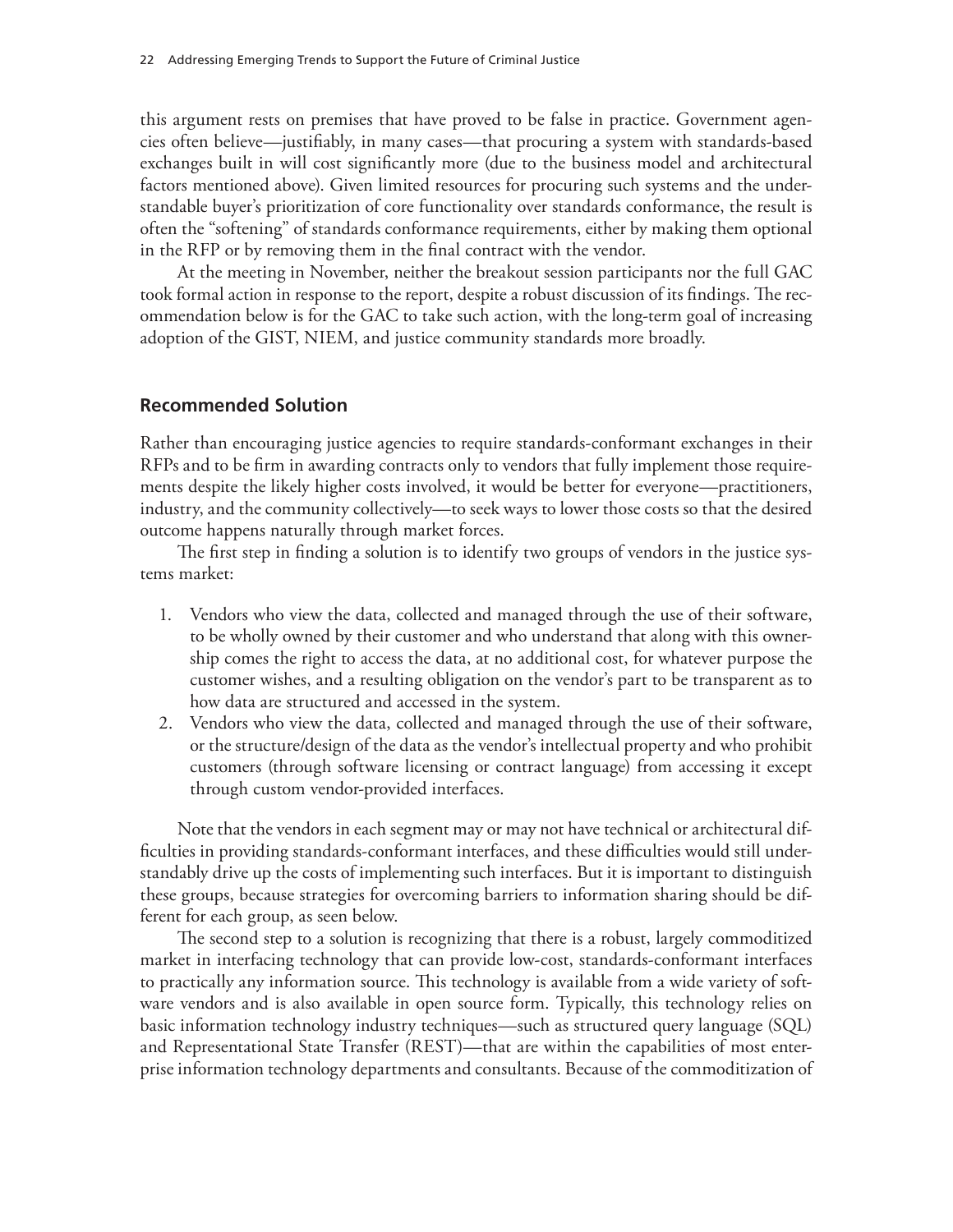the interface technology itself and the wide array of options for obtaining developers to work with it, the costs of employing it tend to be very low.

Putting these two steps together, a recommended solution emerges. For vendors in the first segment, for whom the high costs of standards conformance are due solely to architectural or technical difficulties, all a solution requires is for them to be transparent about the structure and meaning of the data stored in their systems—but importantly, it does not require that they expose those data in any particular manner (standards-conformant or not). As long as the data are exposed in a well-defined way, using one of the dozens (if not hundreds) of methods accessible to commodity interface technology, customers will have a variety of low-cost options for implementing standards-conformant exchanges of the data. It is possible—even likely—that new business models will emerge, with vendor companies seeking competitive advantage by forming partnerships and evolving new architectures that optimize the union of their legacy technologies with various interfacing approaches. Importantly, vendors in this segment can go on doing what they do best—making products with core agency records management functionality that their customers want—while preserving their existing architecture and staff skill sets.

By definition, agencies that purchase systems from vendors in the second market segment will continue to experience difficulty (if not outright impossibility) in exchanging information in an open, standards-based way with their partners. Because these difficulties are due to licensing or contractual language, the only solution is to prohibit such language via the agencies' procurement process. Because of competitive pressure from the large number of vendors (presumably) in the first segment, the hope is that vendors in the second segment will adjust their business model to provide customers with access to their data.

The viability of this solution rests on an assumption that the first market segment is robust, with multiple vendors competing for agencies' business. Anecdotal evidence from BJAfunded technical assistance efforts and grant-funded information exchange projects demonstrates that prominent system vendors do indeed enable extraction of data from their systems, though most often not in a standards-based way. The release of open data sets through the Policing Data Initiative offers further evidence that agencies of all types have had success in extracting data from their computer-aided dispatch (CAD) and records management systems. In fact, anecdotal evidence indicates that the first market segment encompasses far more vendors than the second, though anecdotal evidence also indicates that the second segment is not empty.

#### **Global Advisory Committee Action**

As a first step in working towards this solution, the Global Advisory Committee should consider making the following recommendations to the U.S. Attorney General, in its role as a Federal Advisory Committee to her office:

The Global Advisory Committee acknowledges the findings, recently published by the National Institute of Justice and the RAND Corporation, that specific technology barriers are impairing the ability of justice agencies in sharing information.

The Global Advisory Committee recognizes, as a matter of principle, that data collected by justice agencies in the course of managing their operations belongs to those agencies and as such should be freely available for those agencies to use. Consistent with this data ownership